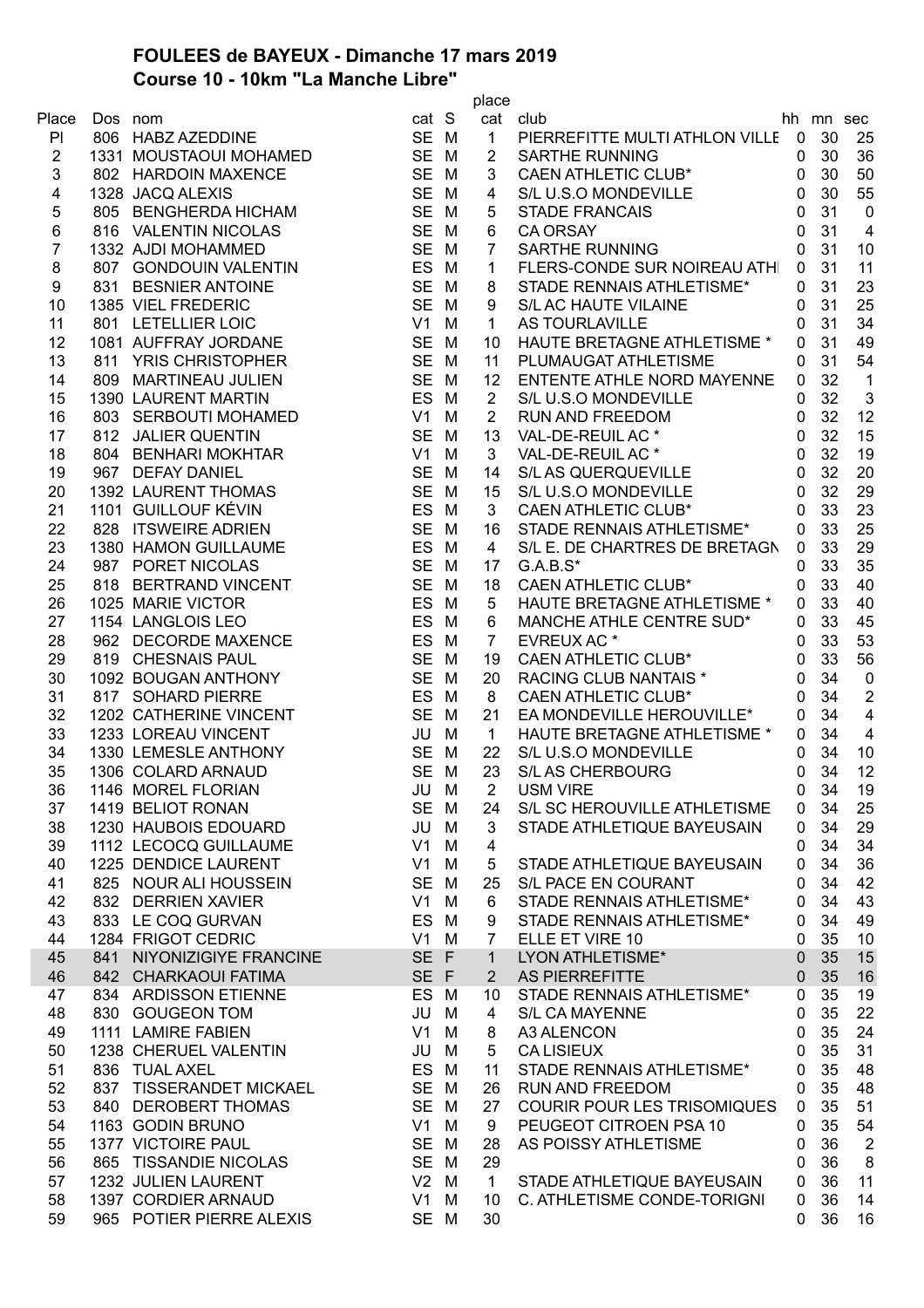| 60         |     |                                                                                                         | SE M           |        | 31             | VAL-DE-REUIL AC *                                                                                 | 0              | 36              | 19               |
|------------|-----|---------------------------------------------------------------------------------------------------------|----------------|--------|----------------|---------------------------------------------------------------------------------------------------|----------------|-----------------|------------------|
| 61         |     | 813 VANDEL ALEXIS<br>1085 LENOIR VALENTIN<br>876 COURVAL LEO<br>993 LERAY GAETAN<br>1194 RICHARD THOMAS | JU M           |        | 6              | FLERS-CONDE SUR NOIREAU ATH                                                                       | $\mathbf 0$    | 36              | 19               |
| 62         |     |                                                                                                         | ES M           |        | 12             |                                                                                                   | 0              | 36              | 25               |
| 63         |     |                                                                                                         | SE M           |        | 32             | INTREPIDE DE PRE-EN-PAIL                                                                          | 0              | 36              | 34               |
| 64         |     |                                                                                                         | SE M           |        | 33             |                                                                                                   | 0              | 36              | 38               |
| 65         |     | 1143 LE COURTOIS MAXENDRE<br>827 DUCHEMIN MICKAEL                                                       | ES M           |        |                | 13 ES FALAISIENNE                                                                                 | 0              | 36              | 40               |
| 66         |     |                                                                                                         | ES M           |        | 14             | STADE RENNAIS ATHLETISME*                                                                         | 0              | 36              | 43               |
| 67         |     | 1295 CHISTEL GUILLAUME                                                                                  | SE M           |        | 34             |                                                                                                   | 0              | 36              | 44               |
| 68         |     | 1229 MARTRAGNY MAX                                                                                      | JU M           |        | $\overline{7}$ | STADE ATHLETIQUE BAYEUSAIN                                                                        | $\mathbf 0$    | 36              | 45               |
| 69         |     | 984 LETONDU STEPHANE                                                                                    | SE M           |        | 35             |                                                                                                   | $\mathbf 0$    | 36              | 49               |
| 70         |     | 815 VANDEL AURELIEN                                                                                     | SE M           |        |                | 36 VAL-DE-REUIL AC *                                                                              | 0              | 36              | 56               |
| 71         |     | 1198 VERGES MAXIME                                                                                      | SE M           |        | 37             | <b>CAEN ATHLETIC CLUB*</b>                                                                        | $\mathbf 0$    | 36              | 59               |
| 72         |     | 1079 PERRIAU ALBAIN                                                                                     | $V1$ M         |        | 11             |                                                                                                   | $\mathbf 0$    | 37              | $\mathbf{3}$     |
| 73         |     | 981 PEJU THIERRY                                                                                        | $V2$ M         |        | $\overline{2}$ |                                                                                                   | $\mathbf 0$    | 37              | $6\phantom{1}6$  |
| 74         |     | 1311 MOULIN FLORIAN                                                                                     | ES M           |        | 15             |                                                                                                   | $\mathbf 0$    | 37              | 8                |
| 75         |     | 855 CANU AURELIE                                                                                        | SE F           |        | 3 <sup>7</sup> | CA MONTREUIL 93                                                                                   | $\overline{0}$ | 37              | 11               |
| 76         |     | 929 DETIGE THEO                                                                                         | JU M           |        | 8              | STADE SOTTEVILLAIS 76*                                                                            | $\mathbf 0$    | 37              | 20               |
| 77         |     | 1413 BULLIAN NICOLAS                                                                                    | SE M           |        | 38             |                                                                                                   | $\mathbf 0$    | 37              | 27               |
| 78         |     | 938 CHAMPIN JEREMIE                                                                                     | SE M           |        |                | 39 LC BRETTEVILLE SUR ODON                                                                        | 0              | 37              | 37               |
| 79         |     | 1067 DOUBLET CYRILLE                                                                                    | SE M           |        | 40             | <b>USM VIRE</b>                                                                                   | $\mathbf 0$    | 37              | 38               |
| 80         |     | 976 LEBRUN DANIEL RAYMOND                                                                               | $V3$ M         |        | $\mathbf{1}$   |                                                                                                   | 0              | 37              | 39               |
| 81         |     | 1296 NOMPAIN QUENTIN                                                                                    | SE M           |        | 41             |                                                                                                   | 0              | 37              | 40               |
| 82         |     | 1090 LABORDE MATHIEU                                                                                    | SE M           |        | 42             | EA MONDEVILLE HEROUVILLE*                                                                         | $\mathbf 0$    | 37              | 41               |
| 83         |     | 1416 VIARD AXEL                                                                                         | SE M           |        | 43             |                                                                                                   | $\mathbf 0$    | 37              | 41               |
| 84         |     | 920 GALODE JEAN LOUIS                                                                                   | V1             | M      |                | 12 A3 ALENCON                                                                                     | 0              | 37              | 42               |
| 85         |     | 1271 JEAN FRANCIS                                                                                       | V1             | M      |                | 13 S/L CLUB SPORTIF CARENTANAIS                                                                   | $\mathbf 0$    | 37              | 46               |
| 86         |     | 1283 CHOTEAU BENOIT                                                                                     | V1             | M      |                | 14 ELLE ET VIRE 10                                                                                | $\mathbf 0$    | 37              | 49               |
| 87         |     | 854 ALLAIN MARILYNE                                                                                     | SE F           |        | $\overline{4}$ | PLUMAUGAT ATHLETISME                                                                              | $\overline{0}$ | 37              | 50               |
| 88         |     | 1211 BREARD ANTONIO                                                                                     | V1             | M      |                | 15 LES MOLLETS LYSTRIENS<br>LES MOLLETS LYSTRIENS<br>STADE RENNAIS ATHLETISME*<br>SAVARR LROENTAN | $\mathbf 0$    | 37              | 50               |
| 89         |     | 829 GORON ALBAN                                                                                         | SE M           |        | 44             |                                                                                                   | $\mathbf 0$    | 37              | 53               |
| 90         |     |                                                                                                         | ES M           |        | 16             | <b>BAYARD ARGENTAN</b>                                                                            | $\mathbf 0$    | 38              | $\overline{1}$   |
| 91         |     |                                                                                                         | SE M           |        | 45             | <b>CAEN ATHLETIC CLUB*</b>                                                                        | $\mathbf 0$    | 38              | $\sqrt{3}$       |
| 92         |     | 1069 LEROYER CLEMENT<br>982 FOLLIN THOMAS<br>1395 BARS YANNICK<br>1121 SCHMIT MARC                      | SE M           |        | 46             |                                                                                                   | 0              | 38              | $\mathfrak{3}$   |
| 93         |     | 1121 SCHMIT MARC                                                                                        | SE M           |        | 47             | <b>COURIR POUR LES TRISOMIQUES</b>                                                                | $\mathbf 0$    | 38              | $\boldsymbol{8}$ |
| 94         |     | 1417 DESMONTS BAPTISTE                                                                                  | SE M           |        | 48             |                                                                                                   | 0              | 38              | 13               |
| 95         |     | 1415 DESMONTS LUDOVIC                                                                                   | SE M           |        | 49             |                                                                                                   | 0              | 38              | 13               |
| 96         |     | 890 ROYNEL DAVID                                                                                        | SE M           |        | 50             |                                                                                                   | $\mathbf 0$    | 38              | 16               |
| 97         |     | 1155 VIGOT GUILLAUME SEM                                                                                |                |        | 51             |                                                                                                   |                | 0 <sub>38</sub> | 19               |
| 98         |     | 1339 CORNILLE PIERRE                                                                                    | V1             | M      | 16             |                                                                                                   | 0              | 38              | 20               |
| 99         |     | 1414 LETERRIER STEEVE                                                                                   | SE M           |        | 52             | AS TOURLAVILLE                                                                                    | 0              | 38              | 22               |
| 100        |     | 956 FEREY MAXIME                                                                                        | SE M           |        | 53             | AS TOURLAVILLE                                                                                    | 0              | 38              | 26               |
| 101        |     | 922 PLESSIS YOANN                                                                                       | SE M           |        | 54             | <b>S/L CA MAYENNE</b>                                                                             | 0              | 38              | 27               |
| 102        | 861 | <b>DROUOT BRUNO</b>                                                                                     | V1             | M      | 17             | <b>RIVA COURIR</b>                                                                                | 0              | 38              | 32               |
| 103        |     | 853 HAUTIERE CHLOE                                                                                      | ES F           |        | $\mathbf{1}$   | <b>STADE RENNAIS ATHLETISME*</b>                                                                  | 0              | 38              | 33               |
| 104        |     | 835 TUAL STEVEN                                                                                         | SE M<br>SE F   |        | 55             | STADE RENNAIS ATHLETISME*                                                                         | 0              | 38              | 33               |
| 105        |     | 846 BOIN AURIANE<br>1297 LIATIM BOUJEMAA                                                                | V1             |        | 5              | STADE RENNAIS ATHLETISME*                                                                         | 0              | 38<br>38        | 35               |
| 106        |     | 933 MARY FLORIAN                                                                                        | V <sub>2</sub> | M<br>M | 18<br>3        | <b>ARGENTAN ASPTT</b>                                                                             | 0              | 38              | 41               |
| 107<br>108 |     | 1042 LETERRIER ANTHONY                                                                                  | SE M           |        | 56             |                                                                                                   | 0              | 38              | 44<br>46         |
| 109        |     | 843 MARSDEN LEAHARNA                                                                                    | SE F           |        | 6              | <b>ACO SOURDEVAL</b>                                                                              | 0              | 38              | 46               |
|            |     | 1237 BEGIN FRANCOIS JOSEPH                                                                              | V1             |        |                | S/L BA COUTANCES                                                                                  | 0              | 38              | 48               |
| 110<br>111 |     | 952 BOULE MAEL                                                                                          | <b>ES</b>      | M<br>M | 19             | PAYS DE LANDERNEAU ATHLETISM                                                                      | 0              | 38              | 49               |
| 112        |     | 1149 FONTAINE THIBAULT                                                                                  | SE M           |        | 17<br>57       |                                                                                                   | 0              | 38              | 50               |
| 113        |     | 1125 GUERIN SEBASTIEN                                                                                   | V1             | M      | 20             | <b>COURIR POUR LES TRISOMIQUES</b>                                                                | 0              | 38              | 50               |
|            |     | 1231 LANGLOIS ANTHONY                                                                                   |                |        |                |                                                                                                   | 0              | 38              | 51               |
| 114<br>115 |     | 892 HAUDIQUET ANTHONY                                                                                   | SE M<br>SE M   |        | 58<br>59       | STADE ATHLETIQUE BAYEUSAIN                                                                        | 0              | 38              | 51               |
| 116        |     | 971 SCOLAN ANTOINE                                                                                      | SE M           |        | 60             |                                                                                                   | 0              | 38              | 52               |
| 117        |     | 1351 FIQUET AURELIEN                                                                                    | SE M           |        | 61             |                                                                                                   | 0              | 38              | 55               |
| 118        |     | 1222 CHEVALLIER PAUL                                                                                    | JU M           |        |                | STADE ATHLETIQUE BAYEUSAIN                                                                        | 0              | 38              | 57               |
| 119        |     | 1170 MARIE FLORENT                                                                                      | SE M           |        | 9<br>62        | <b>BAYEUX SAPEURS POMPIERS 10</b>                                                                 | 0<br>0         | 39              | $\mathbf 0$      |
| 120        |     | 1923 LEBAHY ROMANE                                                                                      | SE F           |        | $\overline{7}$ | <b>STADE SAINT-LO</b>                                                                             | $\mathbf 0$    | 39              | $\sqrt{5}$       |
| 121        |     | 950 HAUREE ALEXIS                                                                                       | SE M           |        | 63             |                                                                                                   | 0              | 39              | 5                |
| 122        |     | 1031 MALENFANT LOIC                                                                                     | V <sub>2</sub> | M      | 4              |                                                                                                   | 0              | 39              | $\,6$            |
| 123        |     | 1020 PERRIGAULT DIMITRI                                                                                 | SE M           |        | 64             | EXAEQUO 10                                                                                        | 0              | 39              | 6                |
|            |     |                                                                                                         |                |        |                |                                                                                                   |                |                 |                  |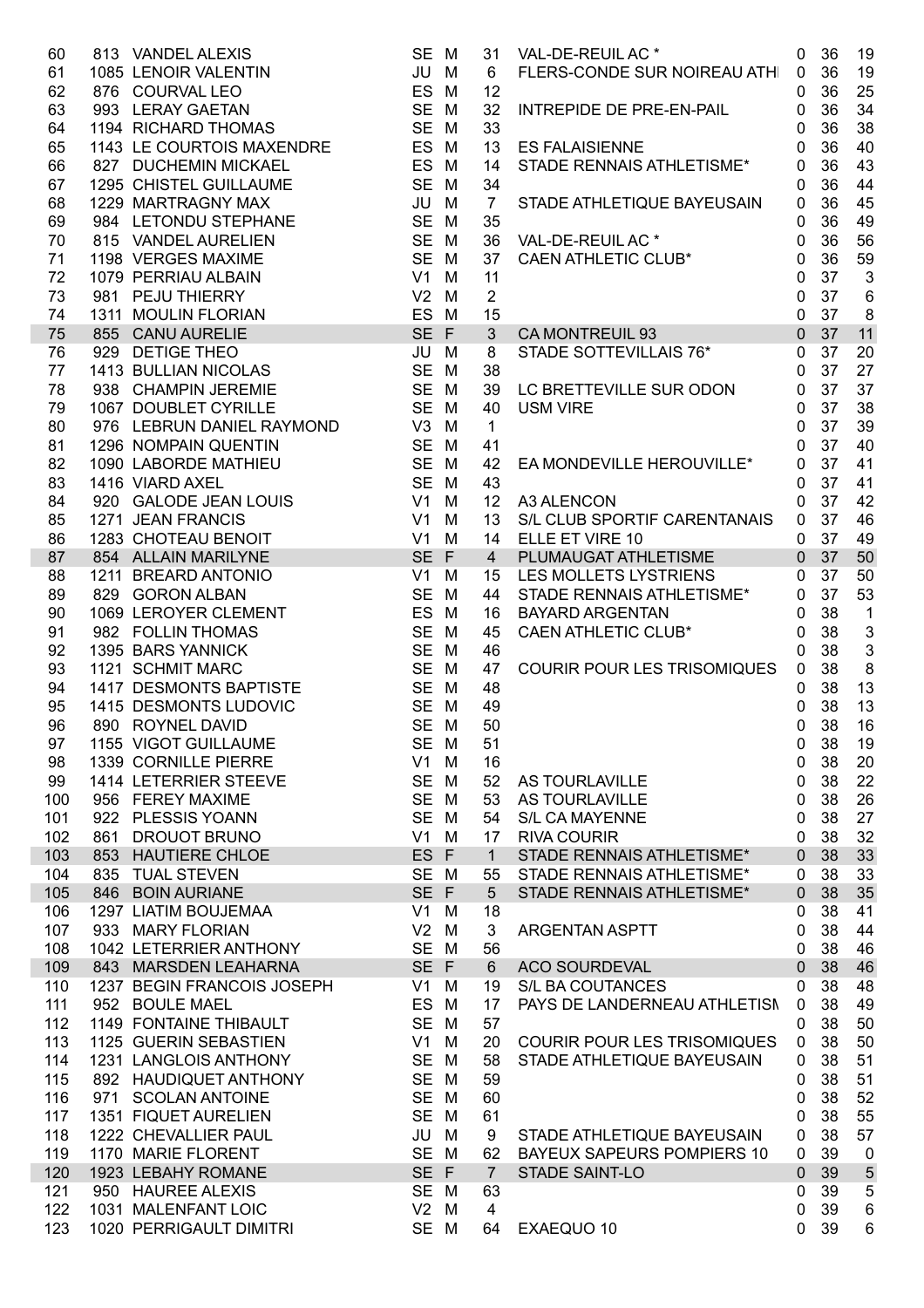| 124        | 1016 NOYER QUENTIN<br>989   CHOPIN DAVID<br>972   BECHE ALAIN<br>958   MARIE PIERRE AYMERIC<br>1016 NOYER QUENTIN   | SE M                             |        | 65              | EXAEQUO 10                                                            | $\mathbf 0$  | 39       | 9                       |
|------------|---------------------------------------------------------------------------------------------------------------------|----------------------------------|--------|-----------------|-----------------------------------------------------------------------|--------------|----------|-------------------------|
| 125        |                                                                                                                     | $V1$ M                           |        | 21              | BAYARD ARGENTAN                                                       | $\mathbf 0$  | 39       | 13                      |
| 126        |                                                                                                                     | V <sub>3</sub>                   | M      | $\overline{2}$  |                                                                       | 0            | 39       | 13                      |
| 127        |                                                                                                                     | SE M                             |        | 66              | <b>STADE SAINT-LO</b>                                                 | 0            | 39       | 14                      |
| 128        | 1168 CHENAULT JEAN PHILIPPE                                                                                         | V1                               | M      | 22              | <b>COURIR POUR LES TRISOMIQUES</b>                                    | $\mathbf 0$  | 39       | 16                      |
| 129        | 1321 RAULT JOHN                                                                                                     | SE M                             |        | 67              | C. ATHLETISME CONDE-TORIGNI                                           | $\mathbf 0$  | 39       | 17                      |
| 130        | 1285 LEBAILLY EMMANUEL                                                                                              | $V1$ M                           |        | 23              | ELLE ET VIRE 10                                                       | 0            | 39       | 20                      |
| 131        | 1276 LEFETEY JEROME                                                                                                 | V1                               | M      | 24              | <b>HAMELIN SAS</b>                                                    | 0            | 39       | 20                      |
| 132        | 1191 LEREVEREND ANTOINE                                                                                             | JU                               | M      | 10              |                                                                       | 0            | 39       | 23                      |
| 133        | 1178 HERBERT LAURENT                                                                                                | V1                               | M      | 25              |                                                                       | 0            | 39       | 25                      |
| 134        | 1239 NOEL JEAN FRANÇOIS                                                                                             | V1                               | M      | 26              | STADE SAINT-LO                                                        | 0            | 39       | 26                      |
| 135        |                                                                                                                     | SE M                             |        | 68              | <b>BAYEUX SAPEURS POMPIERS 10</b>                                     | $\mathbf 0$  | 39       | 28                      |
| 136        |                                                                                                                     | $V2$ M                           |        | 5               |                                                                       | 0            | 39       | 30                      |
| 137        |                                                                                                                     | SE M                             |        | 69              |                                                                       | $\mathbf 0$  | 39       | 30                      |
| 138        | 1239 NOEL JEAN FRANTSON<br>1169 PRIOUL AURELIEN<br>1068 BISSON ERIC<br>1401 PAYAN WLADIMIR<br>1266 I FVIEILS ALEXIS | ES M                             |        | 18              |                                                                       | $\mathbf 0$  | 39       | 30                      |
| 139        | 821 LECOMTE JEROME                                                                                                  | V1                               | M      | 27              |                                                                       | $\mathbf 0$  | 39       | 34                      |
| 140        | 1015 LEQUESNE MATTHIEU                                                                                              | V1                               | M      | 28              |                                                                       | $\mathbf 0$  | 39       | 34                      |
| 141        | 845 HOUITTE GAELLE                                                                                                  | $V1$ F                           |        | $\mathbf{1}$    | USC MEZIDON<br>VAL-DE-REUIL AC *<br>EXAEQUO 10<br>S/L PACE EN COURANT | $\mathbf 0$  | 39       | 34                      |
| 142        | 1404 LAVIELLE VINCENT                                                                                               | SE M                             |        | 70              |                                                                       | $\mathbf 0$  | 39       | 41                      |
| 143        | 1386 AUMONT ALEXIS                                                                                                  | SE M                             |        | 71              |                                                                       | $\mathbf 0$  | 39       | 49                      |
| 144        | 1288 PETITPAS PIERRE                                                                                                | $V2$ M                           |        | 6               | ELLE ET VIRE 10                                                       | 0            | 39       | 53                      |
| 145        | 1188 BONNO MICHAEL                                                                                                  | V1                               | M      | 29              |                                                                       | 0            | 39       | 54                      |
| 146        | 1123 LENORMAND JEAN-LUC                                                                                             | V <sub>2</sub>                   | M      | $\overline{7}$  | <b>COURIR POUR LES TRISOMIQUES</b>                                    | $\mathbf 0$  | 39       | 56                      |
| 147        | 963 BARRE ALOIS                                                                                                     | SE M                             |        | 72              |                                                                       | 0            | 39       | 59                      |
| 148        | 1215 LAURENT SEBASTIEN                                                                                              | $V1$ M                           |        | 30              | LES MOLLETS LYSTRIENS                                                 | 0            | 40       | $\,6\,$                 |
| 149        | 1135 LEPERON CHRISTOPHE                                                                                             | V1                               | M      | 31              | <b>COURIR POUR LES TRISOMIQUES</b>                                    | 0            | 40       | $\,6$                   |
| 150        | 906 GUEDE SEABSTIEN                                                                                                 | SE M                             |        | 73              |                                                                       | 0            | 40       | 8                       |
| 151        | 1294 PRUDHOMME ROMAIN                                                                                               | SE M                             |        | 74              |                                                                       | 0            | 40       | 11                      |
| 152        | 1243 PERRIER THOMAS                                                                                                 | SE M                             |        | 75              |                                                                       | 0            | 40       | 13                      |
| 153        | 1379 CHEVAL PATRICK                                                                                                 | $V3$ M                           |        | $\mathfrak{S}$  |                                                                       | 0            | 40       | 15                      |
| 154        | 1256 CHERAMY MANUEL                                                                                                 | SE M                             |        | 76              | BAYEUX GENDARMERIE10                                                  | 0            | 40       | 18                      |
| 155        | 990 MESSAN MARTIN                                                                                                   | ES M                             |        | 19              |                                                                       | 0            | 40       | 19                      |
| 156        | 850 LERENDU ELODIE                                                                                                  | SE F                             |        | 8               | C. ATHLETISME CONDE-TORIGNI                                           | $\mathbf{0}$ | 40       | 20                      |
| 157        | 1118 DESMONTS ANTHONY                                                                                               | $V1$ M                           |        | 32 <sup>2</sup> | COURIR POUR LES TRISOMIQUES                                           | $\mathbf 0$  | 40       | 21                      |
| 158        | 994 HOUYVET NICOLAS                                                                                                 | $V1$ M                           |        | 33              | STADE SAINT-LO                                                        | 0            | 40       | 26                      |
| 159        | 848 GILET AGATHE                                                                                                    | SE F                             |        | 9 <sub>o</sub>  | STADE RENNAIS ATHLETISME*                                             | $\mathbf{0}$ | 40       | 27                      |
| 160        | 1055 BAUDELLE HADRIEN                                                                                               | SE M                             |        | 77              | STADE RENNAIS ATHLETISME*                                             | $\mathbf{0}$ | 40       | 29                      |
| 161        | 1279 BOUTIN ERIC                                                                                                    | SE M                             |        |                 | 78 HAMELIN SAS                                                        | $\mathbf 0$  | 40       | 30                      |
| 162        | 1798 BOULENT NATHALIE                                                                                               | $V1$ F                           |        | $\overline{2}$  | EA MONDEVILLE HEROUVILLE*                                             | $\mathbf 0$  | 40       | 33                      |
| 163        | 1251 FOUCHER BRUNO                                                                                                  | $V2$ M                           |        | 8               | <b>USM VIRE</b>                                                       | 0            | 40       | 34                      |
| 164        | 1255 LANGLOIS ARNAUD                                                                                                | V1                               | M      | 34              |                                                                       | 0            | 40       | 38                      |
| 165        | 1176 GODEFROY THOMMY                                                                                                | SE M                             |        | 79              | LA TRIBU ATHLETICS                                                    | 0            | 40       | 39                      |
| 166        | 1073 LUET JEAN PIERRE                                                                                               | $V1$ M                           |        | 35              | <b>RENAULT TRUCKS 10</b>                                              | 0            | 40       | 41                      |
| 167        | 1367 EUPHEMIE BENOIT                                                                                                | V1                               | M      | 36              |                                                                       | 0            | 40       | 43                      |
| 168        | 1103 BALLEROY CEDRIC                                                                                                | SE M                             |        | 80              | <b>RENAULT TRUCKS 10</b>                                              | 0            | 40       | 46                      |
| 169        | 1422 JEANNE HUGO                                                                                                    | SE M                             |        | 81              |                                                                       | 0            | 40       | 47                      |
| 170        | 1870 VERON CHRISTINE                                                                                                | SE F                             |        | 10              | ENTENTE ATHLE NORD MAYENNE                                            | $\mathbf 0$  | 40<br>40 | 50                      |
| 171<br>172 | 1172 MILLET LUDOVIC<br>902 RENOUF MIKAEL                                                                            | JU M                             |        | 11              |                                                                       | 0            | 40       | 53                      |
| 173        | 969 BODEY XAVIER                                                                                                    | V <sub>1</sub><br>V <sub>1</sub> | M      | 37<br>38        | AS TOURLAVILLE                                                        | 0            | 40       | 55<br>56                |
| 174        | 1389 BAUDRY GILDAS                                                                                                  | V1                               | M      | 39              |                                                                       | 0            | 40       | 59                      |
| 175        | 926 LECHEVALIER MICHAEL                                                                                             | V1                               | M<br>M | 40              | <b>STADE SAINT-LO</b><br><b>USM VIRE</b>                              | 0<br>0       | 41       | $\mathbf{1}$            |
| 176        | 1127 GRANGER PATRICK                                                                                                | V3                               | M      | 4               | <b>COURIR POUR LES TRISOMIQUES</b>                                    | 0            | 41       | $\overline{\mathbf{4}}$ |
| 177        | 1383 DANLOS JULIEN                                                                                                  | V1                               | M      | 41              |                                                                       |              | 41       | $\mathbf 5$             |
|            | 1160 BUNEL MANUEL                                                                                                   | V1                               |        | 42              | PEUGEOT CITROEN PSA 10                                                | 0            | 41       | $\,6$                   |
| 178<br>179 | 1070 DABOUINEAU SEBASTIEN                                                                                           | SE M                             | M      | 82              | <b>RENAULT TRUCKS 10</b>                                              | 0<br>0       | 41       | $\overline{7}$          |
| 180        | 1317 FORESTIER ANTONIN                                                                                              | SE M                             |        | 83              |                                                                       | 0            | 41       | 12                      |
| 181        | 998 VAINTAN LAURENT                                                                                                 | $V1$ M                           |        | 43              | <b>STADE SAINT-LO</b>                                                 | 0            | 41       | 13                      |
| 182        | 1858 LAMOLE CLAIRE                                                                                                  | $V1$ F                           |        | 3               | STADE ATHLETIQUE BAYEUSAIN                                            | $\mathbf{0}$ | 41       | 19                      |
| 183        | 1213 GUERIN ARNAUD                                                                                                  | $V1$ M                           |        | 44              | LES MOLLETS LYSTRIENS                                                 | 0            | 41       | 19                      |
| 184        | 1274 GUIFFARD PHILIPPE                                                                                              | $V2$ M                           |        | 9               | S/L CLUB SPORTIF CARENTANAIS                                          | 0            | 41       | 24                      |
| 185        | 1850 MARIE FELICIA                                                                                                  | $V1$ F                           |        | $\overline{4}$  | STADE ATHLETIQUE BAYEUSAIN                                            | $\mathbf{0}$ | 41       | 26                      |
| 186        | 888 SEVEAU VALENTIN                                                                                                 | SE M                             |        | 84              |                                                                       | 0            | 41       | 28                      |
| 187        | 1402 CAVAREC GUILLAUME                                                                                              | SE M                             |        | 85              |                                                                       | $\mathbf{0}$ | 41       | 30                      |
|            |                                                                                                                     |                                  |        |                 |                                                                       |              |          |                         |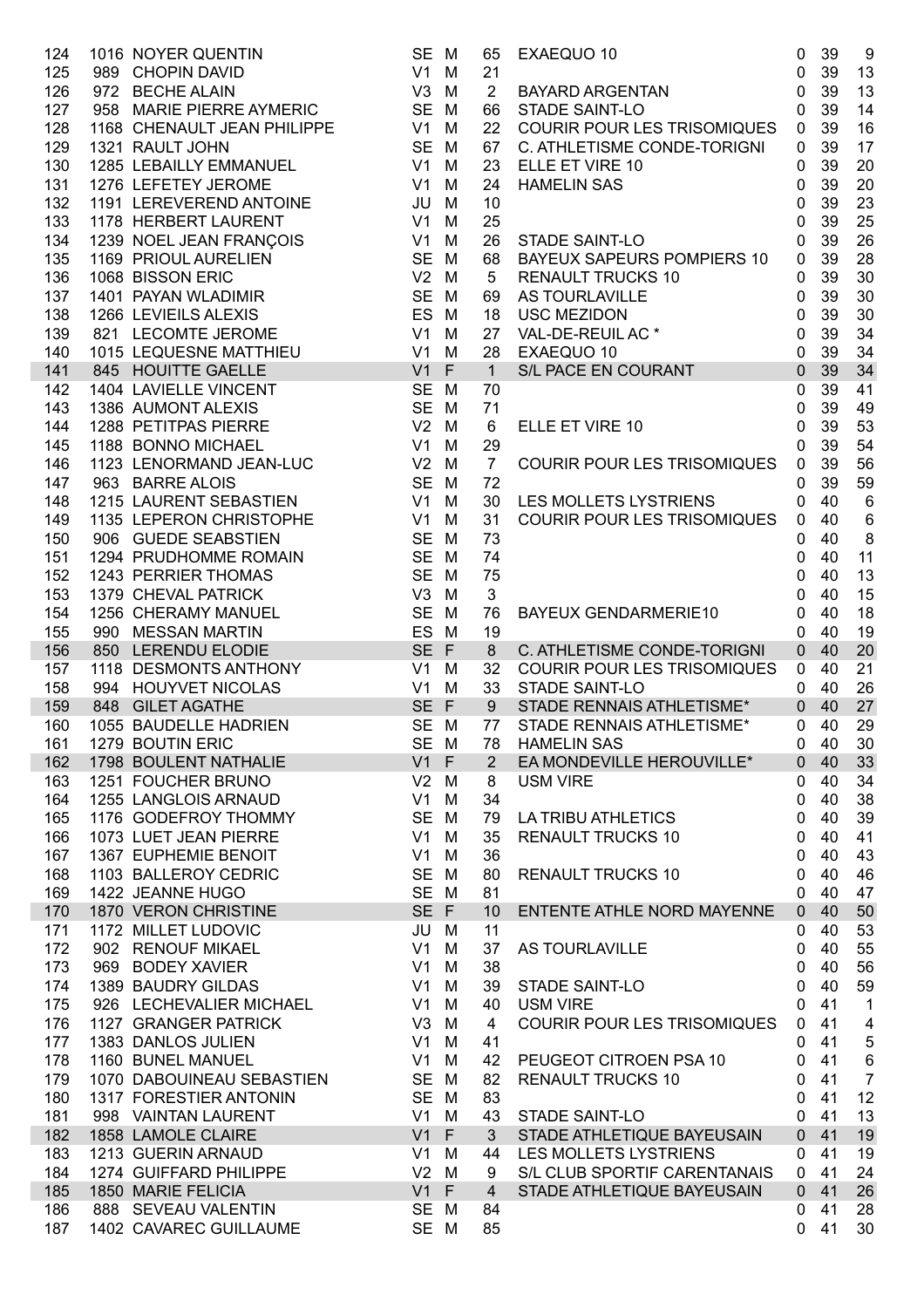| 188        |     | 1403 LE GUENNEC LUDOVIC                                                                 | V1                   | M           | 45                  |                                    | $\mathbf 0$      | 41       | 32              |
|------------|-----|-----------------------------------------------------------------------------------------|----------------------|-------------|---------------------|------------------------------------|------------------|----------|-----------------|
| 189        |     | 1398 JAMES REGIS                                                                        | V <sub>4</sub>       | M           | 10                  |                                    | $\mathbf 0$      | 41       | 35              |
| 190        |     | 1268 CLEMENCE THIBAULT                                                                  | SE M                 |             | 86                  | <b>USC MEZIDON</b>                 | $\mathbf 0$      | 41       | 41              |
| 191        |     | 1054 DENIS MAXENCE                                                                      | JU                   | M           | 12                  |                                    | $\mathbf 0$      | 41       | 49              |
| 192        |     | 1815 LANGLOIS LUNA                                                                      | JU                   | $\mathsf F$ | $\mathbf{1}$        | EA MONDEVILLE HEROUVILLE*          | $\mathbf 0$      | 41       | 50              |
| 193        |     | 1410 DESCHEPPER BAPTISTE                                                                | SE M                 |             | 87                  |                                    | $\mathbf 0$      | 41       | 51              |
| 194        |     |                                                                                         | V1                   | M           | 46                  | LES MOLLETS LYSTRIENS              | $\mathbf 0$      | 41       | 57              |
| 195        |     | 1219 NEEL ANTHONY<br>1287 LOUISE ANTHONY<br>1341 DETREZ VINCENT<br>1371 BASJARDIN SIMON | V <sub>1</sub>       | M           | 47                  | ELLE ET VIRE 10                    | $\mathbf 0$      | 41       | 57              |
| 196        |     |                                                                                         | <b>SE</b>            | M           | 88                  |                                    | 0                | 41       | 58              |
| 197        |     |                                                                                         | SE M                 |             | 89                  |                                    | 0                | 42       | $\overline{4}$  |
| 198        |     | 1086 ERNOULT STEPHANE                                                                   | V <sub>2</sub>       | M           | 11                  |                                    | $\mathbf 0$      | 42       | $\overline{7}$  |
| 199        |     | 1226 LOPEZ VINCENT                                                                      | V1                   | M           | 48                  | STADE ATHLETIQUE BAYEUSAIN         | $\mathbf 0$      | 42       | 16              |
| 200        |     | 985 GAUFFRE OLIVIER                                                                     | V <sub>1</sub>       | M           | 49                  | <b>S/L CA MAYENNE</b>              | $\mathbf 0$      | 42       | 19              |
| 201        |     | 1147 LEPRETRE NATHAN                                                                    | ES                   | M           | 20                  | HONORINE LEVE TOI                  | $\mathbf 0$      | 42       | 20              |
| 202        |     | 1104 HOMMAIS XAVIER                                                                     | SE M                 |             | 90                  | <b>RENAULT TRUCKS 10</b>           | $\mathbf 0$      | 42       | 21              |
| 203        |     | 1128 LAISNEY OLIVIER                                                                    | V <sub>2</sub>       | M           | 12                  | COURIR POUR LES TRISOMIQUES        | $\mathbf{0}$     | 42       | 22              |
| 204        |     | 1152 GAUNELLE EMMANUEL                                                                  | SE M                 |             | 91                  |                                    | 0                | 42       | 30              |
| 205        |     | 1110 LEPOITTEVIN VINCENT                                                                | SE M                 |             | 92                  |                                    | 0                | 42       | 32              |
| 206        |     | 904 MERCIER JULIEN                                                                      | SE M                 |             | 93                  |                                    | 0                | 42       | 33              |
| 207        |     | 1072 LE COQ FLORIAN                                                                     | ES M                 |             | 21                  | RENAULT TRUCKS 10                  | $\mathbf 0$      | 42       | 35              |
| 208        |     | 1355 CLAY BRUNO                                                                         | V <sub>2</sub>       | M           | 13                  |                                    | $\mathbf{0}$     | 42       | 36              |
| 209        |     | 1871 NOEL ELODIE                                                                        | SE F                 |             | 11                  | <b>STADE SAINT-LO</b>              | $\mathbf 0$      | 42       | 39              |
| 210        |     | 1270 SAVARY LAURENT                                                                     | $V2$ M               |             | 14                  | S/L CLUB SPORTIF CARENTANAIS       | $\mathbf 0$      | 42       | 40              |
| 211        |     | 1141 DURIEUX JEAN BAPTISTE                                                              | V1                   | M           | 50                  | <b>ES FALAISIENNE</b>              | $\mathbf 0$      | 42       | 40              |
| 212        |     | 1883 SAVARY FELICIE                                                                     | SE F                 |             | 12                  | S/L CLUB SPORTIF CARENTANAIS       | $\overline{0}$   | 42       | 42              |
| 213        |     | 1131 ROULAND JEAN FRANCOIS                                                              | $V1$ M               |             | 51                  | <b>COURIR POUR LES TRISOMIQUES</b> | $\mathbf 0$      | 42       | 47              |
| 214        |     | 1856 CHAZOT MARIE                                                                       | SE F                 |             | 13                  | STADE ATHLETIQUE BAYEUSAIN         | $\overline{0}$   | 42       | 52              |
| 215        |     | 1064 BELHACHE TANGUY                                                                    | SE M                 |             | 94                  | ASSOCIATION SPORTIVE RENAULT       | $\mathbf 0$      | 42       | 52              |
| 216        |     | 1267 CRUCHON JEAN-BAPTISTE                                                              | SE M                 |             | 95                  | <b>USC MEZIDON</b>                 | $\mathbf 0$      | 42       | 54              |
| 217        |     | 1822 LEFEVRE DANY                                                                       | SE F                 |             | 14                  | <b>VILLERS BOCAGE ENDURANCE 14</b> | $\overline{0}$   | 42       | 58              |
| 218        |     | 1120 ONGUET PIERRE                                                                      | ES                   | M           | 22                  | <b>COURIR POUR LES TRISOMIQUES</b> | $\mathbf 0$      | 42       | 59              |
| 219        |     | 1411 YBERT TONY                                                                         | V <sub>4</sub>       | M           | 96                  | C. ATHLETISME CONDE-TORIGNI        | 0                | 42       | 59              |
| 220        |     | 1124 HAREL VALERY                                                                       | V <sub>1</sub>       | M           | 52                  | <b>COURIR POUR LES TRISOMIQUES</b> | $\mathbf 0$      | 43       | $6\phantom{1}6$ |
| 221        |     | 1228 JEAN ROBIN                                                                         | JU                   | M           | 13                  | STADE ATHLETIQUE BAYEUSAIN         | $\mathbf{0}$     | 43       | 15              |
| 222        |     | 847 LAIGLE CLARA                                                                        | ES F                 |             | $2^{\circ}$         | STADE RENNAIS ATHLETISME*          | $\mathbf 0$      | 43       | 18              |
| 223        |     | 852 LE NINAN JULIE                                                                      | ES F                 |             | 3 <sup>1</sup>      | STADE RENNAIS ATHLETISME*          | $\mathbf{0}$     | 43       | 21              |
| 224        |     | 947 LEFEVRE SEBASTIEN                                                                   | V1                   | M           | 53                  | <b>CL COLOMBELLES</b>              | $\mathbf 0$      | 43       | 25              |
| 225        |     | 1075 MONTAIGNE PASCAL                                                                   | $V3$ M               |             | 5                   | <b>LES AGNELETS</b>                | $\pmb{0}$        | 43       | 26              |
| 226        |     | 849 TOULLEC AMELIE                                                                      | SE F                 |             | 15                  | <b>CAEN ATHLETIC CLUB*</b>         | $\mathbf 0$      | 43       | 29              |
| 227        | 996 | <b>HESLOUIS GUILLAUME</b>                                                               | SE M                 |             | 97                  |                                    | $\boldsymbol{0}$ | 43       | 30              |
| 228        |     | 939 COLIN MICHAEL                                                                       | V1                   | M           | 54                  | LC BRETTEVILLE SUR ODON            | 0                | 43       | 32              |
| 229        |     | 1374 MARTIN CEDRIC                                                                      | <b>SE</b>            | M           | 98                  |                                    | 0                | 43       | 35              |
| 230        |     | 1046 LETONDU CEDRIC                                                                     | SE M                 |             | 99                  |                                    | 0                | 43       | 36              |
| 231        |     | 1907 ROBINE MARTINE                                                                     | $V3$ F               |             | $\mathbf{1}$        | <b>S/L AS CHERBOURG</b>            | $\mathbf 0$      | 43       | 37              |
| 232        |     | 1148 CRETOIS DAVID                                                                      | SE M                 |             | 100                 |                                    | 0                | 43<br>43 | 38              |
| 233        |     | 1109 LEPOITTEVIN JEAN PIERRE<br>1004 DELETANG FLAVIEN                                   | V <sub>2</sub><br>V1 | M           | 15<br>55            |                                    | 0                |          | 42              |
| 234        |     |                                                                                         |                      | M           |                     | C. ATHLETISME CONDE-TORIGNI        | 0                | 43<br>43 | 43              |
| 235        |     | 1100 MARTRAGNY ROBIN<br>1221 DE CACHELEU JEROME                                         | <b>SE</b><br>V1      | M           | 101                 | STADE ATHLETIQUE BAYEUSAIN         | 0                | 43       | 47              |
| 236<br>237 |     | 1071 LANOE LAURENT                                                                      | V <sub>1</sub>       | M           | 56                  | STADE ATHLETIQUE BAYEUSAIN         | 0                | 43       | 50<br>51        |
| 238        |     | 951 GUILLOUF SIMON                                                                      | <b>SE</b>            | M           | 57<br>102           | <b>RENAULT TRUCKS 10</b>           | 0                | 43       | 51              |
|            |     |                                                                                         | SE M                 | M           | 103                 |                                    | 0                | 43       |                 |
| 239        |     | 874 LECHEVALLIER JULIEN                                                                 |                      |             |                     |                                    | 0                |          | 52              |
| 240        |     | 1807 OELKERS SUSIE<br>1333 POUSSIN GUILLAUME                                            | $V2$ F<br>SE M       |             | $\mathbf{1}$<br>104 | <b>COURIR POUR LES TRISOMIQUES</b> | 0                | 43<br>43 | 52<br>54        |
| 241<br>242 |     | 1126 SURCOUF VINCENT                                                                    | V1                   | M           | 58                  | <b>COURIR POUR LES TRISOMIQUES</b> | 0<br>0           | 43       | 55              |
| 243        |     | 953 FAVIER ANTHONY                                                                      | <b>SE</b>            | M           | 105                 |                                    | 0                | 43       | 56              |
| 244        |     | 945 STIEVENARD FRANCK                                                                   | V <sub>1</sub>       | M           | 59                  | TEAM ZIEGLER CHATEL 10             | 0                | 43       | 59              |
| 245        |     | 1365 LEBORGNE CORENTIN                                                                  | <b>SE</b>            | M           | 106                 |                                    | 0                | 44       | $\mathbf 0$     |
| 246        |     | 898 PRUCHON GUILLAUME                                                                   | <b>SE</b>            | M           | 107                 |                                    | 0                | 44       | 1               |
| 247        |     | 1115 CHOURREAU STEPHANE                                                                 | V <sub>2</sub>       | M           | 16                  |                                    | 0                | 44       | $\mathbf 2$     |
| 248        |     | 895 JAMIN LOIC                                                                          | V <sub>2</sub>       | M           | 17                  |                                    | 0                | 44       | 5               |
| 249        |     | 1091 GALODE ALAIN                                                                       | V <sub>3</sub>       | M           | 6                   |                                    | 0                | 44       | $\overline{7}$  |
| 250        |     | 1051 MAHERAULT MICKAEL                                                                  | <b>SE</b>            | M           | 108                 |                                    | 0                | 44       | 12              |
| 251        |     | 883 VILLENEUVE BAPTISTE                                                                 | SE M                 |             | 109                 |                                    | 0                | 44       | 15              |
|            |     |                                                                                         |                      |             |                     |                                    |                  |          |                 |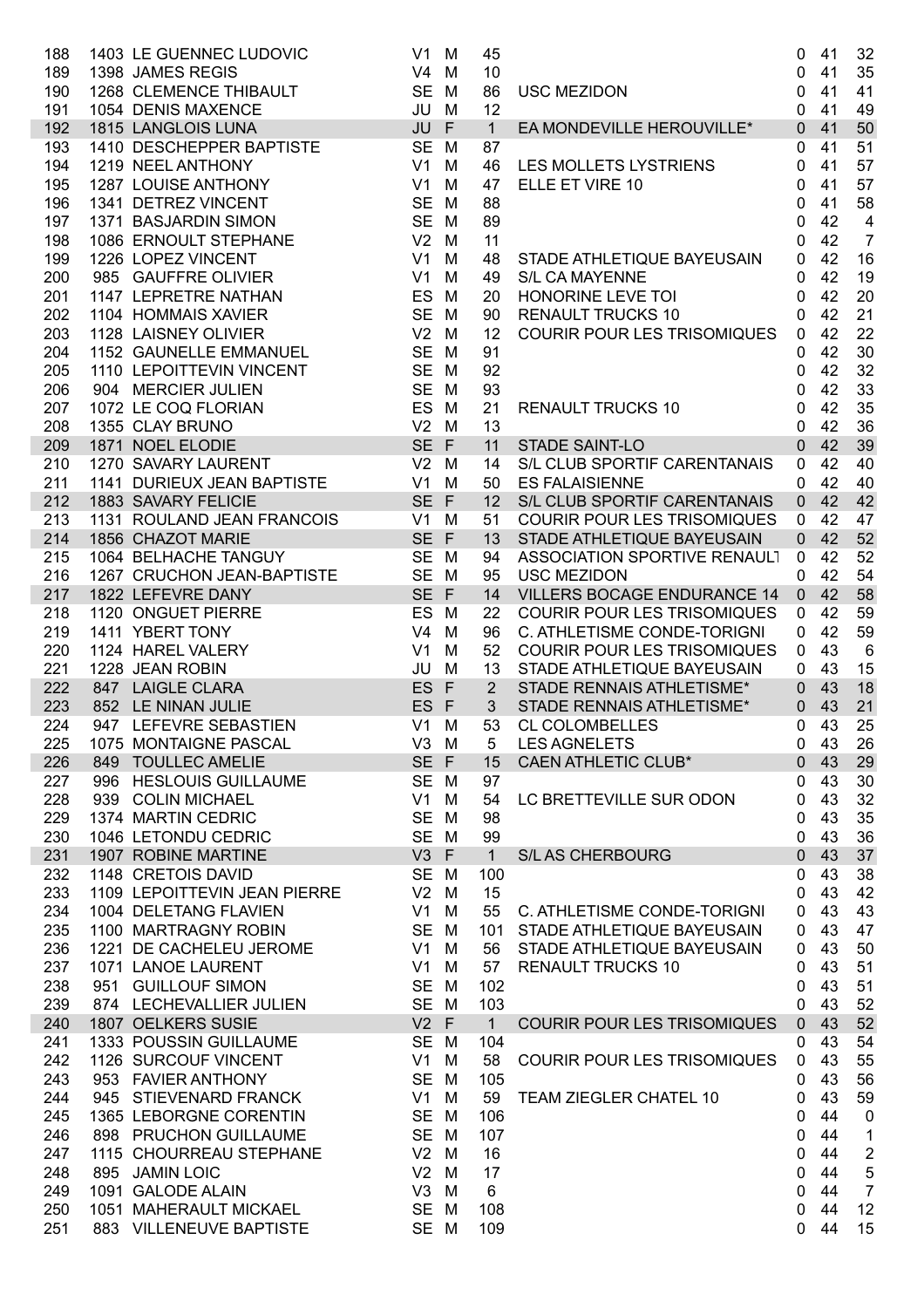| 252 | 1265 ESCH CLEMENS             | JU             | M | 14              | <b>USC MEZIDON</b>                 | $\mathbf 0$  | 44 | 17                        |
|-----|-------------------------------|----------------|---|-----------------|------------------------------------|--------------|----|---------------------------|
| 253 | 1240 GRANGER PHILIPPE         | V1             | M | 60              |                                    | 0            | 44 | 17                        |
| 254 | 900 MARSAC PASCAL             | V <sub>1</sub> | M | 61              | FREE RUNNERS LE CLUB               | 0            | 44 | 18                        |
| 255 | 1273 MAUGER MICHEL            | V <sub>2</sub> | M | 18              | S/L CLUB SPORTIF CARENTANAIS       | 0            | 44 | 19                        |
| 256 | 1218 MORICE ALEXANDRE         | V1             | M |                 | 62 LES MOLLETS LYSTRIENS           | 0            | 44 | 20                        |
| 257 | 1063 PIERKOT LOIC             | SE M           |   |                 | 110 LE SOURIRE DE JUSTINE          | 0            | 44 | 21                        |
| 258 | 1269 PARIS LIONEL             | $V1$ M         |   | 63              | <b>USC MEZIDON</b>                 | 0            | 44 | 21                        |
| 259 | 1916 MALLE NOEMIE             | SE F           |   | 16              |                                    | $\mathbf 0$  | 44 | 25                        |
| 260 | 1290 RAULD DAMIEN             | V1             | M | 64              | ELLE ET VIRE 10                    | $\mathbf 0$  | 44 | 26                        |
| 261 | 1185 EMERY KEVIN              | SE M           |   | 111             |                                    | 0            | 44 | 26                        |
| 262 | 1848 GUEGUEN SOPHIE           | $V1$ F         |   | $5\phantom{.0}$ | STADE ATHLETIQUE BAYEUSAIN         | $\mathbf{0}$ | 44 | 28                        |
| 263 | 925 ASSELIN BENOIT            | V1             | M | 65              |                                    | 0            | 44 | 32                        |
| 264 | 944 JULIENNE ROMAIN           | ES             | M | 23              | TEAM ZIEGLER CHATEL 10             | $\mathbf 0$  | 44 | 32                        |
| 265 | 1260 FRANCOIS THOMAS          | SE M           |   | 112             | <b>BAYEUX GENDARMERIE10</b>        | $\mathbf 0$  | 44 | 36                        |
| 266 | 1257 LEPAINTEUR MARTIAL       | V1             | M | 66              |                                    | 0            | 44 | 37                        |
| 267 | 1263 LEBRETON ANICET          | V <sub>1</sub> | M | 67              | ASL CD CALVADOS                    | $\mathbf 0$  | 44 | 38                        |
| 268 | 1399 DUFOUR ERIC              | V <sub>1</sub> | M | 68              |                                    | 0            | 44 | 39                        |
| 269 | 1205 LEVASSEUR OLIVIER        | V <sub>2</sub> | M | 19              |                                    | $\pmb{0}$    | 44 | 42                        |
| 270 | 1035 ALLAIS ULYSSE            | JU             | M | 15              | <b>USM VIRE</b>                    | $\mathbf 0$  | 44 | 42                        |
| 271 | 935 VERMURGHEN JEAN CLAUDE    | V3             | M | $\overline{7}$  |                                    | $\mathbf 0$  | 44 | 43                        |
| 272 | 1214 JOLLEC LUDOVIC           | V1             | M | 69              | LES MOLLETS LYSTRIENS              | $\mathbf 0$  | 44 | 43                        |
| 273 | 1065 BESNARD DANIEL           | V <sub>3</sub> | M | 8               | <b>RENAULT TRUCKS 10</b>           | $\mathbf 0$  | 44 | 44                        |
| 274 | 1193 DESMONTS FREDERIC        | V1             | M | 70              |                                    | 0            | 44 | 46                        |
| 275 | 1095 CANET MICHEL             | $V2$ M         |   | 20              |                                    | 0            | 44 | 47                        |
| 276 | 1924 LEMOINE ANNE-SOPHIE      | SE F           |   | 17              | STADE SAINT-LO                     | $\mathbf 0$  | 44 | 47                        |
| 277 | 1393 GODEST DAVID             | V1             | M | 71              |                                    | 0            | 44 | 50                        |
| 278 | 960 BELMONTE LAURENT          | SE M           |   | 113             |                                    | 0            | 44 | 53                        |
| 279 | 1272 TAHOT THIBAUT            | JU             | M | 16              | S/L CLUB SPORTIF CARENTANAIS       | 0            | 44 | 56                        |
| 280 | 1056 BACON HOWARD             | SE M           |   | 114             | <b>COURIR POUR LES TRISOMIQUES</b> | 0            | 44 | 58                        |
| 281 | 1043 LE CHEVALIER DAMIEN      | SE M           |   | 115             |                                    | 0            | 44 | 58                        |
| 282 | 1084 PAPON GAUTHIER           | SE M           |   | 116             |                                    | 0            | 45 | 9                         |
| 283 | 1353 LECLUZE FREDERIC         | V1             | M | 72              |                                    | 0            | 45 | 13                        |
| 284 | 1057 LAIGNEAU SERGE           | V <sub>2</sub> | M | 21              | <b>COURIR POUR LES TRISOMIQUES</b> | 0            | 45 | 14                        |
| 285 | 986 GILLES RAOUL              | V1             | M | 73              |                                    | 0            | 45 | 14                        |
| 286 | 1028 FAUCONNIER JEAN CLAUDE   | V <sub>2</sub> | M | 22              |                                    | 0            | 45 | 16                        |
| 287 | 1259 LEVESQUE JORIS           | SE M           |   | 117             | <b>BAYEUX GENDARMERIE10</b>        | $\mathbf{0}$ | 45 | 20                        |
| 288 | 997 LEVILLY CHRISTOPHE        | $V1$ M         |   | 74              |                                    | 0            | 45 | 23                        |
| 289 | 1244 LEMIEUX DENIS            | $V2$ M         |   | 23              |                                    | $\pmb{0}$    | 45 | 25                        |
| 290 | 1320 LECOQ SEBASTIEN          | V1             | M | 75              |                                    | 0            | 45 | 26                        |
| 291 | 1363 BRIERE VALENTIN          | SE M           |   | 118             |                                    | 0            | 45 | 27                        |
| 292 | 940 LE TOURNEUR JEAN FRANCOIS | $V2$ M         |   | 24              | LC BRETTEVILLE SUR ODON            | 0            | 45 | 27                        |
| 293 | 1139 LEBASSARD CHRISTOPHE     | V1             | M | 76              | SOLETRANS 10                       | 0            | 45 | 31                        |
| 294 | 1074 GOSSELIN PHILIPPE        | V <sub>3</sub> | M | 9               |                                    | 0            | 45 | 31                        |
| 295 | 941 POIRIER PATRICE           | V <sub>3</sub> | M | 10              | LC BRETTEVILLE SUR ODON            | 0            | 45 | 32                        |
| 296 | 1423 BELIARD JEAN MICHEL      | <b>SE</b>      | M | 119             |                                    | 0            | 45 | 33                        |
| 297 | 891 COEURET CEDRIC            | <b>SE</b>      | M | 120             |                                    | 0            | 45 | 35                        |
| 298 | 1293 LECOURT DAVID            | V <sub>1</sub> | M | 77              | S/L ESTUAIRE DE LA DIVES ATHLE     | 0            | 45 | 36                        |
| 299 | 1140 BLOT ALAIN               | V <sub>1</sub> | M | 78              | <b>ES FALAISIENNE</b>              | 0            | 45 | 39                        |
| 300 | 1234 LOUAZE CHRISTOPHE        | V <sub>1</sub> | M | 79              |                                    | 0            | 45 | 41                        |
| 301 | 1216 LEPETIT MARC             | V <sub>1</sub> | M | 80              | LES MOLLETS LYSTRIENS              | 0            | 45 | 44                        |
| 302 | 877 WATERLOT LAURENT          | $V2$ M         |   | 25              |                                    | $\mathbf{0}$ | 45 | 46                        |
| 303 | 1759 CAUVIN ELODIE            | SE F           |   | 18              | <b>STADE SAINT-LO</b>              | $\mathbf 0$  | 45 | 49                        |
| 304 | 889 GUILMINOT PHILIPPO        | SE M           |   | 121             |                                    | 0            | 45 | 53                        |
| 305 | <b>1846 LEMAITRE AURORE</b>   | SE F           |   | 19              |                                    | $\pmb{0}$    | 45 | 55                        |
| 306 | 930 DELBECQUE GREGORY         | V1             | M | 81              |                                    | 0            | 45 | 55                        |
| 307 | 1209 LEMOINE BORIS            | V <sub>1</sub> | M | 82              |                                    | 0            | 45 | 55                        |
| 308 | 1076 MARIE LUDOVIC            | V <sub>1</sub> | M | 83              |                                    | 0            | 45 | 57                        |
| 309 | 1854 FILMONT STEPHANIE        | $V1$ F         |   | $6\phantom{a}$  | STADE ATHLETIQUE BAYEUSAIN         | $\mathbf 0$  | 45 | 59                        |
| 310 | 1036 MASSOU KEVIN             | SE M           |   | 122             |                                    | 0            | 46 | $\ensuremath{\mathsf{3}}$ |
| 311 | 1019 COUBRUN CLAUDE           | $V2$ M         |   | 26              | EXAEQUO 10                         | 0            | 46 | 5                         |
| 312 | 1394 LE ROY KEVIN             | SE M           |   | 123             |                                    | 0            | 46 | 8                         |
| 313 | 871 PALAUQUI BENOIT           | SE M           |   | 124             | STADE ATHLETIQUE BAYEUSAIN         | 0            | 46 | 11                        |
| 314 | 1361 GAUTIER HERVE            | V <sub>2</sub> | M | 27              |                                    | 0            | 46 | 20                        |
| 315 | 948 CHARDON FRANCK            | SE M           |   | 125             | S/L CONDE S/NOIREAU                | 0            | 46 | 21                        |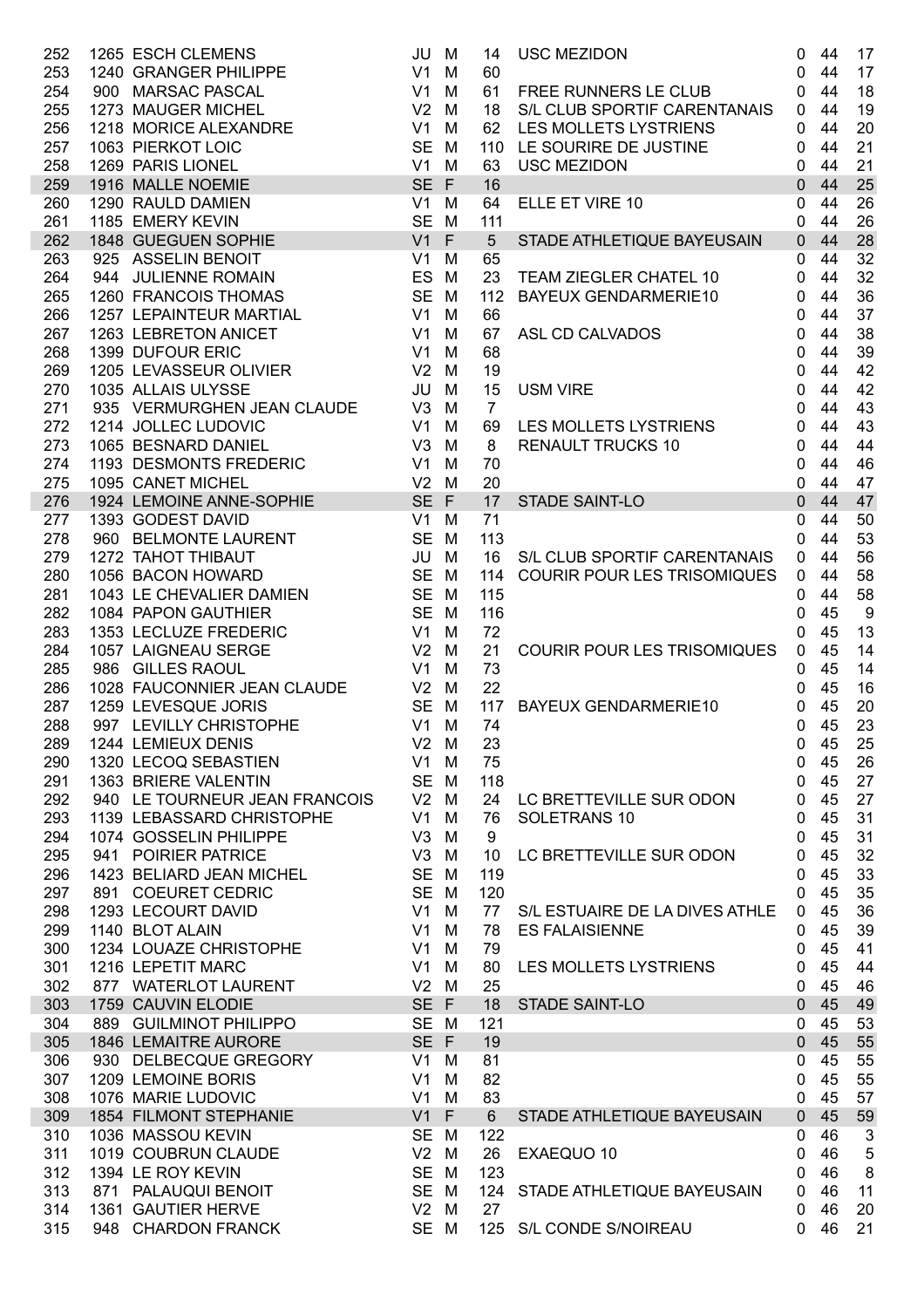| 316        | 1326 HUGUET FLORIAN                          | SE M                     |        | 126            |                                     | 0                 | 46       | 22                          |
|------------|----------------------------------------------|--------------------------|--------|----------------|-------------------------------------|-------------------|----------|-----------------------------|
| 317        | 1247 ESNAULT FRANCK                          | $V1$ M                   |        | 84             |                                     | 0                 | 46       | 24                          |
| 318<br>319 | 1022 ANDRIEU JEAN-LUC<br>1409 BERNARD YOHANN | SE M<br>SE M             |        | 127<br>128     |                                     | 0<br>0            | 46<br>46 | 27<br>29                    |
| 320        | 869 BONNESOEUR CHRISTIAN                     | $V4$ M                   |        | $\mathbf{1}$   |                                     | 0                 | 46       | 36                          |
| 321        | 1348 CHAUVEL FREDERIC                        | V1                       | M      | 85             |                                     | 0                 | 46       | 37                          |
| 322        | 1286 LECOMTE MICKAEL                         | SE M                     |        | 129            | ELLE ET VIRE 10                     | 0                 | 46       | 39                          |
| 323        | 1223 DESHAYES CLAUDE                         | $V3$ M                   |        | 11             | RUNNING LOISIRS VIRE NORMAND        | $\mathbf{0}$      | 46       | 44                          |
| 324        | 959 TRONCON CHRISTOPHE                       | $V2$ M                   |        | 28             | LE SOURIRE DE JUSTINE               | 0                 | 46       | 52                          |
| 325        | 1381 PICOT GREGOIRE                          | SE M                     |        | 130            |                                     | 0                 | 46       | 53                          |
| 326        | 1164 GRECO JEAN MICHEL                       | $V2$ M                   |        | 29             | PEUGEOT CITROEN PSA 10              | $\mathbf{0}$      | 46       | 53                          |
| 327        | 1000 LANGLOIS YANNICK                        | V1                       | M      | 86             |                                     | 0                 | 46       | 59                          |
| 328        | 1834 NONNON ZOE                              | V3                       | F      | $\overline{2}$ | STADE SAINT-LO                      | $\mathbf 0$       | 47       | $\overline{2}$              |
| 329        | 1002 LE BARON NICOLAS                        | V1                       | M      | 87             |                                     | $\mathbf 0$       | 47       | $\overline{2}$              |
| 330        | 868 RUAULT EDOUARD                           | SE M                     |        | 131            |                                     | 0                 | 47       | $\,6$                       |
| 331<br>332 | 1158 SAVARY ANTOINE<br>1189 BOUVIER VICTOR   | SE M<br>JU M             |        | 132<br>17      | PIERCAN SAS 10                      | $\mathbf 0$       | 47<br>47 | $\bf 8$<br>$\boldsymbol{9}$ |
| 333        | 1382 LETOUZEY EDOUARD                        | SE M                     |        | 133            |                                     | 0<br>$\mathbf{0}$ | 47       | 13                          |
| 334        | 1310 AIRIAU NICOLAS                          | V1                       | M      | 88             |                                     | 0                 | 47       | 16                          |
| 335        | 1788 LEGRAS BEATRICE                         | V1                       | F      | $\overline{7}$ | <b>RENAULT TRUCKS 10</b>            | $\mathbf{0}$      | 47       | 18                          |
| 336        | 1329 PLEY DAVID                              | V1                       | M      | 89             |                                     | $\mathbf{0}$      | 47       | 19                          |
| 337        | 1781 BOURGET PASCALE                         | SE F                     |        | 20             | LES JOGGEURS DU PAYS D'AUGE         | $\mathbf{0}$      | 47       | 20                          |
| 338        | 1253 SAUVAGE RUDY                            | SE M                     |        | 134            |                                     | 0                 | 47       | 22                          |
| 339        | 1298 MEZERETTE RONAN                         | JU                       | M      | 18             |                                     | 0                 | 47       | 22                          |
| 340        | 1350 BEHUE SULLYVAN                          | JU                       | M      | 19             |                                     | 0                 | 47       | 23                          |
| 341        | 973 BIARD LOIC                               | SE M                     |        | 135            |                                     | 0                 | 47       | 24                          |
| 342        | 913 HALLEY FRANCOIS                          | V1                       | M      | 90             |                                     | 0                 | 47       | 24                          |
| 343        | 1809 JORET PATRICIA                          | $V2$ F                   |        | 2 <sup>1</sup> | <b>COURIR POUR LES TRISOMIQUES</b>  | $\overline{0}$    | 47       | 27                          |
| 344        | 1258 VALOGNE GUILLOME                        | $V1$ M                   |        | 91             | <b>BAYEUX GENDARMERIE10</b>         | $\mathbf{0}$      | 47       | 28                          |
| 345        | 1165 LE MAILLIER JEAN LOUIS                  | $V4$ M                   |        | $\overline{2}$ | <b>CAEN ATHLETIC CLUB*</b>          | 0                 | 47       | 31                          |
| 346        | 1192 POTHÉE DELPHIN<br>1388 CHARUEL EMMANUEL | SE M<br>SE M             |        | 136<br>137     |                                     | 0                 | 47<br>47 | 32<br>32                    |
| 347<br>348 | 1384 JEANNE MAXIME                           | SE M                     |        | 138            |                                     | 0<br>0            | 47       | 35                          |
| 349        | 1845 GANDAR HELENE                           | SE F                     |        | 21             | <b>RUN ODYSSEA</b>                  | 0                 | 47       | 36                          |
| 350        | 1808 MASSIAS CAROLE                          | $V1$ F                   |        | 8              | <b>COURIR POUR LES TRISOMIQUES</b>  | $\mathbf{0}$      | 47       | 37                          |
| 351        | 1053 LALONDE HUGUES                          | SE M                     |        | 139            |                                     | 0                 | 47       | 40                          |
| 352        | 1299 LAMY CEDRIC                             | V1                       | M      | 92             |                                     | 0                 | 47       | 42                          |
| 353        | 1195 BESTEL ALEXANDRE                        | SE M                     |        | 140            |                                     | 0                 | 47       | 47                          |
| 354        | 1851 BREARD FREDERIQUE                       | $V1$ F                   |        | 9              | LES MOLLETS LYSTRIENS               | $\overline{0}$    | 47       | 48                          |
| 355        | 1220 TIRARD SYLVAIN                          | V <sub>2</sub>           | M      | 30             | STADE ATHLETIQUE BAYEUSAIN          | 0                 | 47       | 50                          |
| 356        | 1357 GEROME SYLVAIN                          | V <sub>1</sub>           | M      | 93             |                                     | 0                 | 47       | 51                          |
| 357        | 995 FRIGOUT TONY                             | V <sub>1</sub>           | M      | 94             |                                     | 0                 | 47       | 52                          |
| 358        | 905 LECLERRE OLIVIER                         | V <sub>1</sub>           | M      | 95             |                                     | 0                 | 47       | 52                          |
| 359        | 1186 MARIE LIONEL                            | V1                       | M      | 96             |                                     | 0                 | 47<br>47 | 57                          |
| 360<br>361 | 1853 DOUCHIN HELENE<br>1345 DEZETTE WILLY    | V1<br>V <sub>1</sub>     | F<br>M | 10<br>97       | STADE ATHLETIQUE BAYEUSAIN          | $\mathbf{0}$<br>0 | 48       | 58<br>$\,6$                 |
| 362        | 1133 CAVEY CEDRIC                            | V <sub>1</sub>           | M      | 98             | <b>COURIR POUR LES TRISOMIQUES</b>  | 0                 | 48       | $\boldsymbol{9}$            |
| 363        | 1250 BARBOT LAURENT                          | V1                       | M      | 99             |                                     | 0                 | 48       | $\boldsymbol{9}$            |
| 364        | 1354 CHESNAY ANTOINE                         | SE M                     |        | 141            | <b>BAYEUX SAPEURS POMPIERS 10</b>   | 0                 | 48       | 11                          |
| 365        | 1335 HUET OLIVIER                            | $V1$ M                   |        | 100            |                                     | 0                 | 48       | 16                          |
| 366        | 1227 ORDONAUD LUC                            | $V1$ M                   |        | 101            | <b>RUNNING LOISIRS VIRE NORMANE</b> | 0                 | 48       | 17                          |
| 367        | 983 RIZZOTTO ALAIN                           | $V2$ M                   |        | 31             | <b>CL COLOMBELLES</b>               | 0                 | 48       | 18                          |
| 368        | 1754 KULEY FRANCOISE                         | $V2$ F                   |        | 3              |                                     | $\mathbf 0$       | 48       | 19                          |
| 369        | 970 THIEBEAUX CHRISTOPHER                    | SE M                     |        | 142            |                                     | 0                 | 48       | 22                          |
| 370        | 1144 TANQUEREL THOMAS                        | SE M                     |        |                | 143 LE SOURIRE DE JUSTINE           | 0                 | 48       | 36                          |
| 371        | 1346 LEPORTIER THIERRY                       | $V3$ M                   |        | 12             |                                     | 0                 | 48       | 37                          |
| 372        | 1373 CHEVALIER ALEXANDRE                     | SE M                     |        | 144            |                                     | 0                 | 48       | 37                          |
| 373        | 1047 PAWLAK CHRISTOPHE                       | V1                       | M      | 102            |                                     | 0                 | 48       | 40                          |
| 374<br>375 | 1343 LEBLOIS JEAN YVES<br>1005 ANGOT FABIEN  | V <sub>2</sub><br>$V2$ M | M      | 32<br>33       |                                     | 0                 | 48<br>48 | 42<br>45                    |
| 376        | 1336 HUET JEREMY                             | JU                       | M      | 20             | EXAEQUO 10                          | 0<br>0            | 48       | 45                          |
| 377        | 1162 MOREAU PATRICE                          | V1                       | M      | 103            | PEUGEOT CITROEN PSA 10              | 0                 | 48       | 46                          |
| 378        | 1137 PRUDOR SEBASTIEN                        | V1                       | M      | 104            | SOLETRANS 10                        | 0                 | 48       | 46                          |
| 379        | 1396 RAULINE ERIC                            | V <sub>2</sub>           | M      | 34             |                                     | 0                 | 48       | 51                          |
|            |                                              |                          |        |                |                                     |                   |          |                             |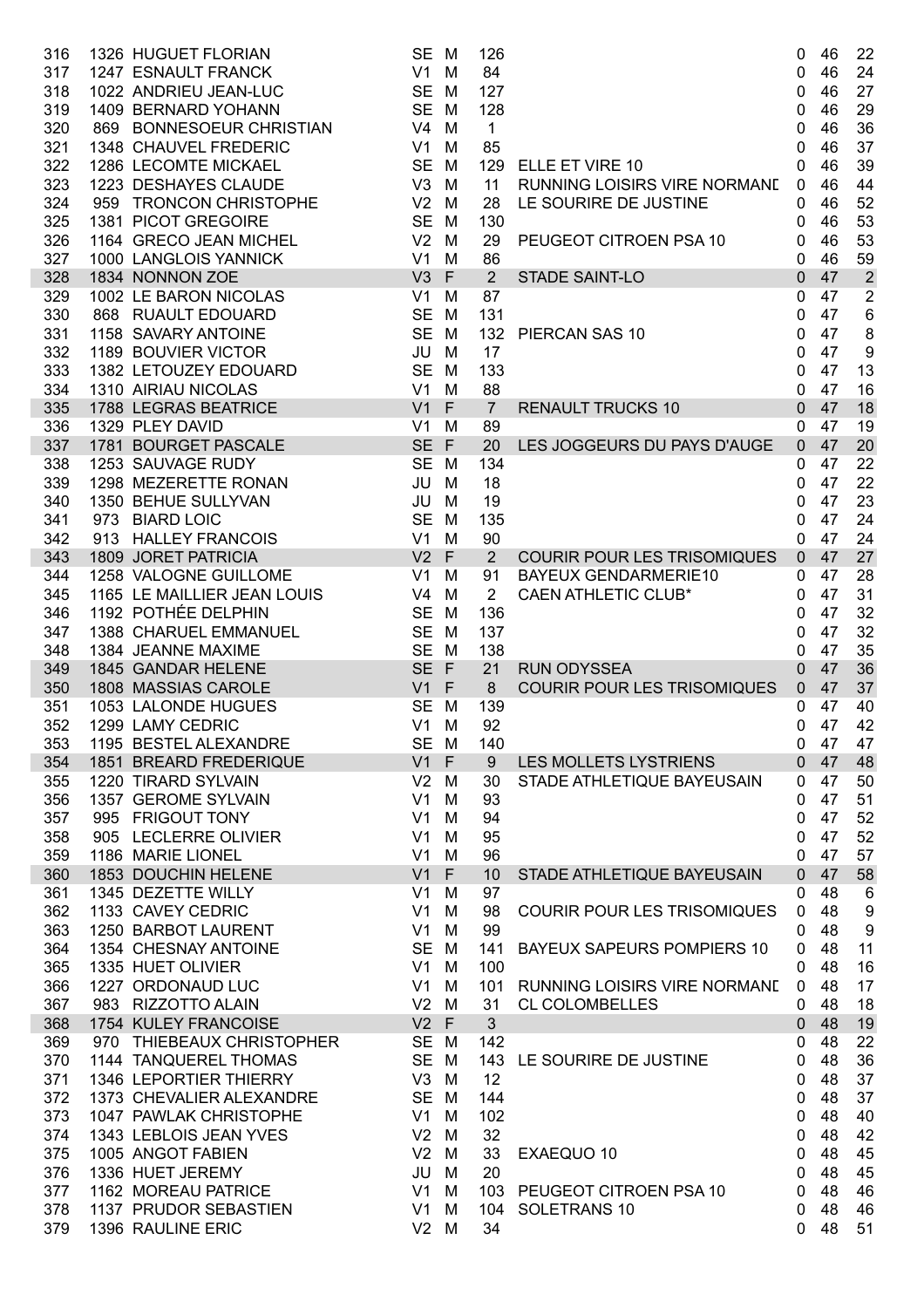| 380        | 966 | <b>BOYER KEVIN</b>                           | <b>SE</b>                   | M                | 145            |                                    | 0                | 48       | 53                        |
|------------|-----|----------------------------------------------|-----------------------------|------------------|----------------|------------------------------------|------------------|----------|---------------------------|
| 381        |     | 1119 DAVID MICHEL                            | V <sub>1</sub>              | M                | 105            | <b>COURIR POUR LES TRISOMIQUES</b> | 0                | 48       | 54                        |
| 382        |     | 1301 PHILIPPE ANTHONY                        | <b>SE</b>                   | M                | 146            |                                    | 0                | 48       | 54                        |
| 383        |     | 1375 PICOT CLEMENT                           | <b>SE</b>                   | M                | 147            |                                    | 0                | 48       | 57                        |
| 384        |     | 1877 PETITON CLARISSE                        | SE F                        |                  | 22             | <b>ASL CD CALVADOS</b>             | 0                | 48       | 58                        |
| 385        |     | 1034 EL MABROUK MARWAN                       | SE M                        |                  | 148            |                                    | 0                | 49       | $\mathbf 0$               |
| 386        |     | 1006 BARBET DAVID                            | V <sub>2</sub>              | M                | 35             | EXAEQUO 10                         | 0                | 49       | 4                         |
| 387        |     | 1787 SADOUKI SONIA                           | <b>SE</b>                   | $\mathsf{F}$     | 23             |                                    | 0                | 49       | $\boldsymbol{9}$          |
| 388        |     | 1412 BORDOGNA XAVIER                         | V <sub>1</sub>              | M                | 106            |                                    | 0                | 49       | $\boldsymbol{9}$          |
| 389        |     | 1334 GAURIAT STEPHANE                        | V <sub>1</sub>              | M                | 107            |                                    | $\Omega$         | 49       | 9                         |
| 390        |     | 1312 JAMES DAMIEN                            | <b>SE</b>                   | M                | 149            |                                    | 0                | 49       | 11                        |
| 391        |     | 1867 BARRE CLAIRE                            | SE F                        |                  | 24             | S/L ESTUAIRE DE LA DIVES ATHLE     | $\Omega$         | 49       | 11                        |
| 392        |     | 896 GOUBOT EMMANUEL                          | V <sub>1</sub>              | M                | 108            |                                    | 0                | 49       | 14                        |
| 393        |     | 1204 PATARD JULES                            | <b>SE</b>                   | M                | 150            |                                    | 0                | 49       | 19                        |
| 394        |     | 1190 SWINGEDOUW FLORENT                      | <b>SE</b>                   | M                | 151            |                                    | 0                | 49       | 23                        |
| 395        |     | 1844 TRON LAURE                              | SE F                        |                  | 25             |                                    | 0                | 49       | 24                        |
| 396        |     | 908 GOUEDARD ERWAN                           | V <sub>1</sub>              | M                | 109            |                                    | 0                | 49       | 29                        |
| 397        |     | 1013 LATHIERE JEAN PAUL                      | V <sub>3</sub>              | M                | 13             | EXAEQUO 10                         | 0                | 49       | 29                        |
| 398        |     | 1171 HETROIT MAXIME                          | <b>SE</b>                   | M                | 152            |                                    | 0                | 49       | 31                        |
| 399        |     | 1716 LE LARGE LEA                            | JU                          | F                | 2              |                                    | $\mathbf 0$      | 49       | 31                        |
| 400        |     | 887 BLIN CEDRIC                              | <b>SE</b>                   | M                | 153            |                                    | 0                | 49       | 32                        |
| 401        |     | 1248 MESLIN JULIEN<br>1833 GRECO VALERIE     | <b>SE</b>                   | M                | 154            |                                    | 0                | 49       | 32                        |
| 402        |     |                                              | V1                          | F                | 11             | PEUGEOT CITROEN PSA 10             | $\mathbf 0$      | 49<br>49 | 33                        |
| 403<br>404 |     | 921 KERJEAN THOMAS                           | <b>SE</b><br><b>SE</b>      | M                | 155<br>156     | S/L U.S.O MONDEVILLE               | 0                | 49       | 34<br>35                  |
| 405        |     | 1235 BESNARD JONATHAN<br>1304 NOUET FRANCOIS | V <sub>1</sub>              | M<br>м           | 110            |                                    | 0<br>0           | 49       | 36                        |
| 406        |     | 1130 PERROT EMMANUEL                         | V <sub>1</sub>              | M                | 111            | <b>COURIR POUR LES TRISOMIQUES</b> | $\Omega$         | 49       | 36                        |
| 407        |     | 932 STANISLAS FABIEN                         | <b>SE</b>                   | M                | 157            |                                    | 0                | 49       | 41                        |
| 408        |     | 1132 AUBLET ERIC                             | V <sub>2</sub>              | M                | 36             | <b>COURIR POUR LES TRISOMIQUES</b> | 0                | 49       | 41                        |
| 409        |     | 1884 SAVARY NATHALIE                         | V <sub>2</sub>              | $\mathsf F$      | $\overline{4}$ | S/L CLUB SPORTIF CARENTANAIS       | $\Omega$         | 49       | 42                        |
| 410        |     | 1758 BELIN STEPHANIE                         | <b>SE</b>                   | $\mathsf{F}$     | 26             |                                    | 0                | 49       | 43                        |
| 411        |     | 1059 DELAVENNE STEPHANE                      | V <sub>1</sub>              | M                | 112            | <b>COURIR POUR LES TRISOMIQUES</b> | $\Omega$         | 49       | 43                        |
| 412        |     | 1400 CHAMBON FLORENT                         | V <sub>2</sub>              | м                | 37             |                                    | 0                | 49       | 44                        |
| 413        |     | 870 ROYER BASTIEN                            | <b>SE</b>                   | M                | 158            |                                    | 0                | 49       | 45                        |
| 414        |     | 999 LOUVEAU LAURENT                          | V1                          | M                | 113            |                                    | 0                | 49       | 46                        |
| 415        |     | 918 LECHEMINANT ERIC                         | V <sub>2</sub>              | M                | 38             |                                    | 0                | 49       | 48                        |
| 416        |     | 1880 LEMIERE ADELINE                         | V <sub>1</sub>              | F                | 12             | <b>USC MEZIDON</b>                 | $\Omega$         | 49       | 50                        |
| 417        |     | 1246  AUDRAN ERWANN                          | SE M                        |                  | 159            |                                    | $\mathbf 0$      | 49       | 51                        |
| 418        |     | 1177 CASSIGNEUL DANIEL                       | V <sub>3</sub>              | M                | 14             | <b>LA TRIBU ATHLETICS</b>          | 0                | 49       | 52                        |
| 419        |     | 1368 VILLEFRANQUE ALAIN                      | V <sub>2</sub>              | M                | 39             |                                    | 0                | 49       | 52                        |
| 420        |     | 975 LEPARQUOIS HENRI                         | V <sub>3</sub>              | M                | 15             |                                    | 0                | 49       | 53                        |
| 421        |     | 1129 DELAUNAY JACKY                          | V <sub>3</sub>              | M                | 16             | <b>COURIR POUR LES TRISOMIQUES</b> | 0                | 49       | 54                        |
| 422        |     | 1919 PETER ANNE MARIE                        | V1                          | $\mathsf{F}$     | 13             |                                    | $\mathbf 0$      | 49       | 55                        |
| 423        |     | 1262 EUGENE LUDWIG                           | <b>SE</b>                   | M                | 160            | <b>BAYEUX GENDARMERIE10</b>        | 0                | 49       | 57                        |
| 424        |     | 1196 GARBER EMMANUEL                         | V <sub>1</sub>              | M                | 114            |                                    | 0                | 49       | 58                        |
| 425        |     | 1033 BURNEL BENJAMIN                         | JU                          | M                | 21             |                                    | 0                | 50       | $\pmb{0}$                 |
| 426        |     | 1058 ARMAND FABRICE                          | V1                          | M                | 115            | <b>COURIR POUR LES TRISOMIQUES</b> | 0                | 50       | $\boldsymbol{2}$          |
| 427        |     | 1009 FOULQUIER FLORIAN                       | V1                          | M                | 116            | EXAEQUO 10                         | 0                | 50       | $\ensuremath{\mathsf{3}}$ |
| 428        |     | 1066 LENOIR JEAN                             | V <sub>2</sub>              | M                | 40             |                                    | 0                | 50       | 5                         |
| 429        |     | 1254 BOUIX JEAN                              | <b>SE</b>                   | M                | 161            |                                    | 0                | 50       | 8                         |
| 430        |     | 1358 CHAN TSIN ALAIN                         | V <sub>3</sub>              | M                | 17             |                                    | 0                | 50       | 10                        |
| 431        |     | 1347 PELHATE MAX                             | V <sub>2</sub>              | M                | 41             |                                    | 0                | 50       | 12                        |
| 432        |     | 1418 TRICOT ALEXANDRE                        | <b>SE</b>                   | M                | 162            |                                    | 0                | 50       | 15                        |
| 433        |     | 1201 VILLEDIEU PIERRE                        | V1                          | M                | 117            |                                    | 0                | 50       | 17                        |
| 434        |     | 1748 CONARD FREDETTE<br>961 RADIGUET FRANCK  | V3                          | $\mathsf F$<br>M | 3<br>118       | PONT-AUDEMER AC                    | $\mathbf 0$<br>0 | 50<br>50 | 19<br>21                  |
| 435<br>436 |     | 1208 YVER ROMAIN                             | V <sub>1</sub><br><b>SE</b> | M                | 163            | E.LECLERC BAYEUX10                 | 0                | 50       | 22                        |
| 437        |     | 909 PATRIX DANY                              | <b>SE</b>                   | M                | 164            |                                    | 0                | 50       | 22                        |
| 438        |     | 1206 HARDEL WILFRIED                         | <b>SE</b>                   | M                | 165            | E.LECLERC BAYEUX10                 | 0                | 50       | 24                        |
| 439        |     | 1210 AGNES BERENGER                          | V <sub>1</sub>              | M                |                | 119 LES MOLLETS LYSTRIENS          | 0                | 50       | 25                        |
| 440        |     | 937 BUFFETTI BERTRAND                        | V1                          | M                | 120            | LC BRETTEVILLE SUR ODON            | 0                | 50       | 25                        |
| 441        |     | 1037 BLOMMAERS DIDIER                        | V <sub>2</sub>              | M                | 42             |                                    | 0                | 50       | 26                        |
| 442        |     | 1859 VALLIGNY VALERIE                        | V1                          | $\mathsf F$      | 14             | STADE ATHLETIQUE BAYEUSAIN         | $\mathbf 0$      | 50       | 30                        |
| 443        |     | 1309 ANNE JOEL                               | V <sub>2</sub>              | M                | 43             |                                    | $\mathbf{0}$     | 50       | 31                        |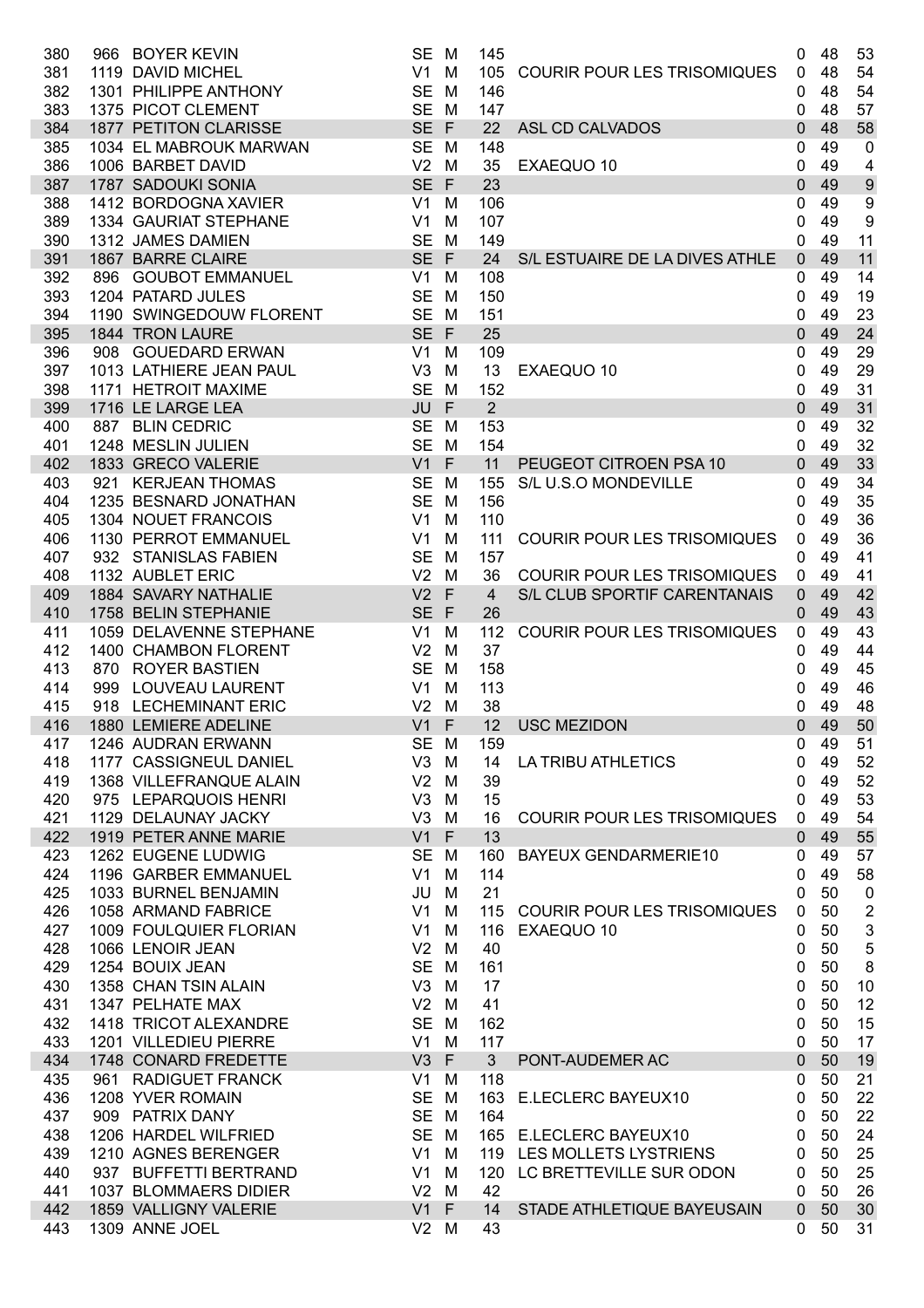| 444 | 1088 PEIGNE STEVE              | V <sub>1</sub> | M            | 121               |                                    | 0              | 50 | 31                      |
|-----|--------------------------------|----------------|--------------|-------------------|------------------------------------|----------------|----|-------------------------|
| 445 | 1156 DIVERT ALEXIS             | SE M           |              | 166               | S/L SC HEROUVILLE ATHLETISME       | 0              | 50 | 36                      |
| 446 | 1166 JULIEN JACQUES            | V3             | M            | 18                | PEUGEOT CITROEN PSA 10             | 0              | 50 | 38                      |
| 447 | 1356 MARIE PASCAL              | V <sub>3</sub> | M            | 19                |                                    | 0              | 50 | 42                      |
| 448 | 1776 DEVISCH INES              | SE F           |              | 27                |                                    | 0              | 50 | 43                      |
| 449 | 955 DESFORGES NICOLAS          | V <sub>1</sub> | M            | 122               |                                    | 0              | 50 | 45                      |
| 450 | 1021 ALI BABA                  | V <sub>2</sub> | M            | 44                |                                    | 0              | 50 | 48                      |
| 451 | 1703 GAMBINI MYRIAM            | V <sub>1</sub> | F            | 15                |                                    | 0              | 50 | 50                      |
| 452 | 1313 BROCHET PIERRICK          | V <sub>2</sub> | M            | 45                |                                    | 0              | 50 | 51                      |
| 453 | 1372 LEPAINTEUR MICHEL         | V3             | M            | 20                |                                    | 0              | 50 | 52                      |
| 454 | 1116 CHESNAY OLIVIER           | V <sub>2</sub> | M            | 46                | <b>BAYEUX SAPEURS POMPIERS 10</b>  | 0              | 50 | 52                      |
|     | 1108 MARSAC QUENTIN            | JU             |              |                   | <b>BAYEUX JEANNE D ARC</b>         |                | 50 |                         |
| 455 |                                |                | M            | 22                |                                    | 0              |    | 52                      |
| 456 | 1824 LELIMOUZIN AMANDA         | V <sub>1</sub> | F            | 16                |                                    | 0              | 50 | 56                      |
| 457 | 1823 GAUNELLE ALICE            | <b>SE</b>      | $\mathsf{F}$ | 28                |                                    | 0              | 50 | 56                      |
| 458 | 1289 POREE FREDERIC            | V <sub>2</sub> | M            | 47                | ELLE ET VIRE 10                    | 0              | 50 | 59                      |
| 459 | 931 FLEURY CHRISTIAN           | V3             | M            | 21                | S/L BA COUTANCES                   | 0              | 51 | $\overline{2}$          |
| 460 | 949 BELLANGER DAVID            | <b>SE</b>      | M            | 167               |                                    | 0              | 51 | 5                       |
| 461 | 1342 COTTENCEAU LUDOVIC        | SE M           |              | 168               |                                    | 0              | 51 | 7                       |
| 462 | 1708 THOUROUDE MAEL            | JU             | F            | $\mathfrak{S}$    |                                    | 0              | 51 | $\boldsymbol{8}$        |
| 463 | 1736 LECOUFLET VIRGINIE        | V1             | F            | 17                | LC BRETTEVILLE SUR ODON            | 0              | 51 | $\overline{9}$          |
| 464 | 1322 KAROUATI ALADIN           | V <sub>1</sub> | M            | 123               |                                    | 0              | 51 | 10                      |
| 465 | 1261 EDINGER MAXIME            | <b>ES</b>      | M            | 24                | <b>BAYEUX GENDARMERIE10</b>        | 0              | 51 | 11                      |
| 466 | 1252 MARCHAIS CHRISTOPHE       | SE M           |              | 169               |                                    | 0              | 51 | 12                      |
| 467 | 1821 LE POITTEVIN MARINE       | SE F           |              | 29                |                                    | 0              | 51 | 13                      |
| 468 | 1820 LE POITTEVIN LEA          | SE F           |              | 30                | <b>S/L AS QUERQUEVILLE</b>         | 0              | 51 | 14                      |
| 469 | 1106 HERVIEU STEPHANE          | $V2$ M         |              | 48                | <b>ELAN BIARDAIS</b>               | 0              | 51 | 17                      |
| 470 | 851 PEYRICHON LOUISE           | ES F           |              | $\overline{4}$    | <b>STADE RENNAIS ATHLETISME*</b>   | 0              | 51 | 18                      |
| 471 | 1049 LECORDIER PASCAL          | V <sub>2</sub> | M            | 49                |                                    | 0              | 51 | 24                      |
| 472 | 979 FASSIN PIERRE              | SE M           |              | 170               |                                    | 0              | 51 | 28                      |
| 473 | 1774 LARCHEVEQUE ALBANE        | SE F           |              | 31                |                                    | 0              | 51 | 29                      |
|     |                                |                |              |                   |                                    |                |    |                         |
| 474 | 1236 FASSIN ARTHUR             | ES             | M            | 25                |                                    | 0              | 51 | 29                      |
| 475 | 1885 MAUGER CATHERINE          | $V2$ F         |              | 5                 | S/L CLUB SPORTIF CARENTANAIS       | 0              | 51 | 30                      |
| 476 | 1052 REMY JONATHAN             | SE M           |              | 171               |                                    | 0              | 51 | 30                      |
| 477 | 1857 MARTIN STEPHANIE          | V1             | F            | 18                | <b>LES MOLLETS LYSTRIENS</b>       | 0              | 51 | 32                      |
| 478 | 1217 MIQUELOT CHRISTOPHE       | V1             | м            | 124               | <b>LES MOLLETS LYSTRIENS</b>       | 0              | 51 | 32                      |
| 479 | 1150 CAHIERC FREDERIC          | V <sub>1</sub> | M            | 125               |                                    | 0              | 51 | 33                      |
| 480 | 907 BOUBEKKI MICKAEL           | V <sub>1</sub> | M            |                   | 126 AS TOURLAVILLE                 | 0              | 51 | 34                      |
| 481 | 1278 MAUGER JEROME             | $V1$ M         |              |                   | 127 C. ATHLETISME CONDE-TORIGNI    | $\mathbf{0}$   | 51 | 37                      |
| 482 | 1122 PICOT MICHEL              | $V2$ M         |              | 50                | <b>COURIR POUR LES TRISOMIQUES</b> | $\mathbf{0}$   | 51 | 37                      |
| 483 | 1719 THIRIET BENEDICTE         | $V2$ F         |              | $6\phantom{1}$    |                                    | 0              | 51 | 39                      |
| 484 | 1753 LEBAILLY ODILE            | $V3$ F         |              | $\overline{4}$    | S/L U.S.O MONDEVILLE               | 0              | 51 | 45                      |
| 485 | 1724 RENOUF MAGALI             | $V1$ F         |              | 19                | AS TOURLAVILLE                     | 0              | 51 | 47                      |
| 486 | 1771 CHENOT MAGALIE            | $V1$ F         |              | 20                |                                    | 0              | 51 | 48                      |
| 487 | 1097 LENOIR NICOLAS            | $V2$ M         |              | 51                |                                    | 0              | 51 | 49                      |
| 488 | 1868 DE GEYER ALIX             | SE F           |              | 32                |                                    | $\overline{0}$ | 51 | 51                      |
| 489 | 1107 BASSET CYRILLE            | SE M           |              | 172               |                                    | 0              | 51 | 51                      |
| 490 | 1706 ANCEL LEMONNIER CAROLE    | $V2$ F         |              | $\overline{7}$    |                                    | $\overline{0}$ | 51 | 56                      |
| 491 | 974 MERCIER LIONEL             | $V3$ M         |              | $22 \overline{ }$ | S/L U.S.O MONDEVILLE               | 0              | 51 | 59                      |
| 492 | 867 GAUTHIER CLEMENT           | SE M           |              | 173               |                                    | 0              | 52 | $\pmb{0}$               |
| 493 | 1138 COMPERE ROMAIN            | SE M           |              |                   | 174 SOLETRANS 10                   | 0              | 52 | $\overline{\mathbf{c}}$ |
| 494 | 1136 PICHON PATRICK            | $V2$ M         |              | 52                | SOLETRANS 10                       | 0              | 52 | $\mathbf 2$             |
| 495 | 1087 EL MABROUK MOHAMED        | $V3$ M         |              | 23                |                                    | 0              | 52 | $\overline{5}$          |
|     | 1792 MARIE EMILIE              | SE F           |              | 33                |                                    |                | 52 | 15                      |
| 496 |                                |                |              |                   |                                    | $\mathbf 0$    |    |                         |
| 497 | 1849 BEAUPIN GLADYS            | $V1$ F         |              | 21                | LES MOLLETS LYSTRIENS              | 0              | 52 | 16                      |
| 498 | 1733 GALLAIS ADELE             | SE F           |              | 34                | LC BRETTEVILLE SUR ODON            | $\mathbf{0}$   | 52 | 20                      |
| 499 | 919 PRÉCOURT NICO              | JU M           |              | 23                |                                    | 0              | 52 | 21                      |
| 500 | 1245 COME KEVIN                | ES M           |              | 26                | LE SOURIRE DE JUSTINE              | 0              | 52 | 22                      |
| 501 | 1003 DESTRE STEPHANE           | $V1$ M         |              | 128               |                                    | 0              | 52 | 25                      |
| 502 | 1001 LEMANISSIER JEAN BAPTISTE | $V1$ M         |              | 129               |                                    | 0              | 52 | 26                      |
| 503 | 1359 CRUET DAVID               | $V2$ M         |              | 53                |                                    | 0              | 52 | 28                      |
| 504 | 1280 ACHARD JULIEN             | $V1$ M         |              | 130               | ELLE ET VIRE 10                    | 0              | 52 | 29                      |
| 505 | 1308 LOGAERT JEAN MARC         | $V1$ M         |              | 131               |                                    | 0              | 52 | 30                      |
| 506 | 862 TAILLEBOIS STEPHANE        | $V2$ M         |              | 54                |                                    | 0              | 52 | 31                      |
| 507 | 1327 BAZIRE PIERRE             | SE M           |              | 175               |                                    | 0              | 52 | 31                      |
|     |                                |                |              |                   |                                    |                |    |                         |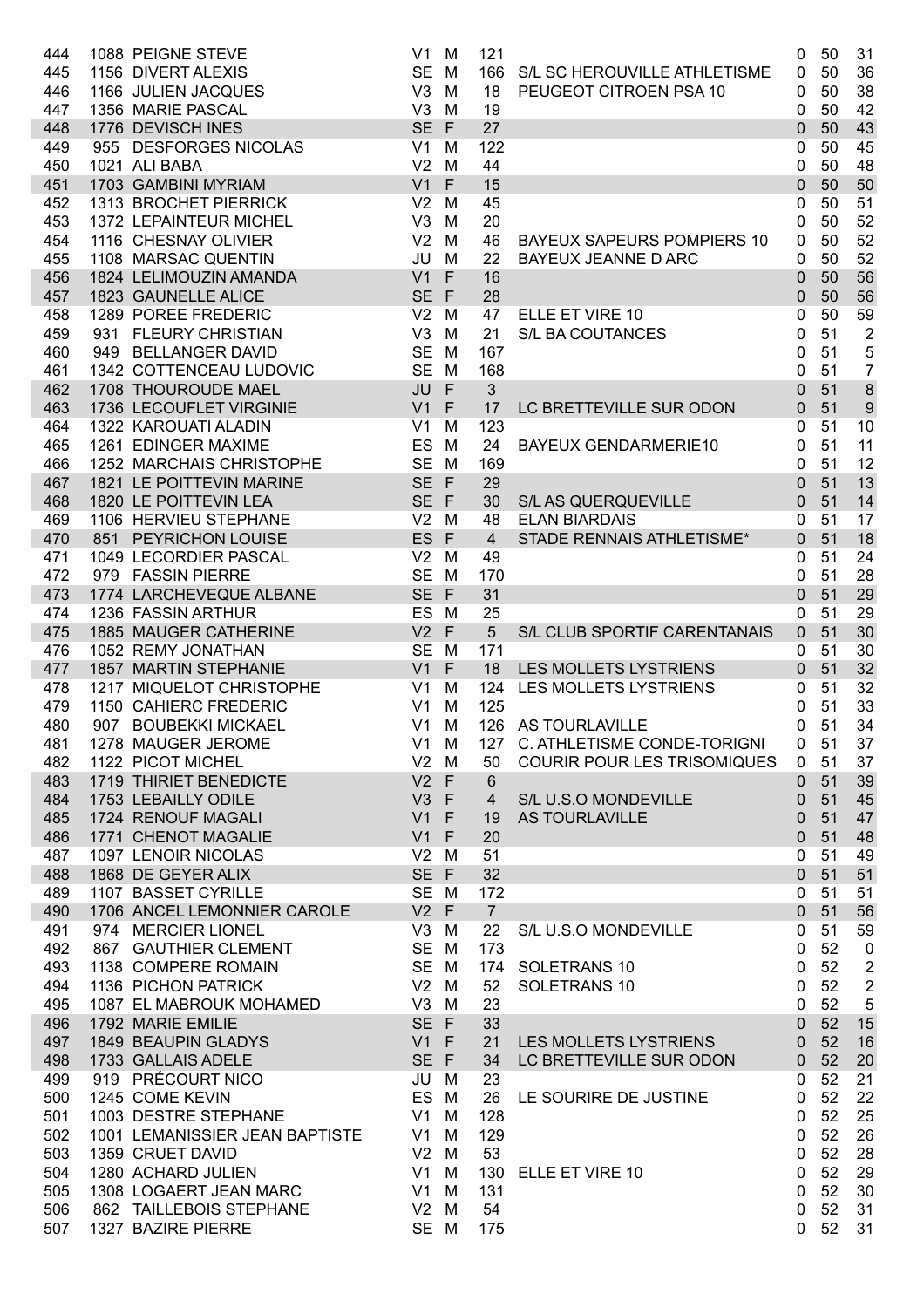| 508 | 1275 SLIMAN ARNAUD                   | SE M           |              | 176            |                                    | 0           | 52 | 32               |
|-----|--------------------------------------|----------------|--------------|----------------|------------------------------------|-------------|----|------------------|
| 509 | 1768 KHAZAZ SONIA                    | SE F           |              | 35             | EXAEQUO 10                         | 0           | 52 | 34               |
| 510 | 1391 ELIE ANTHONY                    | SE M           |              | 177            |                                    | 0           | 52 | 35               |
| 511 | 942 RANNOU BERTRAND                  | V1             | M            | 132            | LC BRETTEVILLE SUR ODON            | 0           | 52 | 40               |
| 512 | 1376 CATHERINE JEAN PHILIPPE         | V <sub>1</sub> | M            | 133            |                                    | 0           | 52 | 47               |
| 513 | 1730 BONNESOEUR EMMANUELLE           | V <sub>1</sub> | F            | 22             |                                    | 0           | 52 | 47               |
| 514 | 1892 FOLLIN ANAIS                    | SE F           |              | 36             | <b>HAMELIN SAS</b>                 | 0           | 52 | 50               |
| 515 | 1705 LEROUGE LAETITIA                | V1             | $\mathsf{F}$ | 23             | AS TOURLAVILLE                     | 0           | 52 | 53               |
|     |                                      |                |              |                |                                    |             |    |                  |
| 516 | 1746 PHILIPPE MARINE                 | SE F           |              | 37             | AS TOURLAVILLE                     | 0           | 52 | 53               |
| 517 | 1387 OSSEMONT GLENN                  | ES             | M            | 27             |                                    | 0           | 52 | 54               |
| 518 | 1793 VARAIN SABRINA                  | V1             | F            | 24             |                                    | 0           | 52 | 55               |
| 519 | 1203 TOURRET MARTIN                  | <b>SE</b>      | M            | 178            |                                    | 0           | 52 | 57               |
| 520 | 1897 LAMY JULIE                      | JU             | F            | $\overline{4}$ |                                    | 0           | 52 | 57               |
| 521 | 934 LONS DIDIER                      | V <sub>2</sub> | M            | 55             |                                    | 0           | 52 | 58               |
| 522 | 1307 LARUE LUDOVIC                   | V <sub>1</sub> | M            | 134            |                                    | 0           | 52 | 59               |
| 523 | 1224 VERGNES YOHANN                  | V <sub>1</sub> | M            | 135            | RUNNING LOISIRS VIRE NORMANE       | 0           | 53 | 5                |
| 524 | 1784 REMY ELIANE                     | V <sub>2</sub> | F            | $\bf 8$        |                                    | 0           | 53 | 5                |
| 525 | 1723 BELLAMY FLORENCE                | V <sub>1</sub> | $\mathsf F$  | 25             |                                    | 0           | 53 | 9                |
| 526 | 1922 LETELLIER DOROTHEE              | <b>SE</b>      | $\mathsf{F}$ | 38             | EA MONDEVILLE HEROUVILLE*          | 0           | 53 | 10               |
| 527 | 1925 GROUT ISABELLE                  | $V2$ F         |              | 9              |                                    | 0           | 53 | 13               |
| 528 | 1352 TAILPIED FREDERIC               | V <sub>2</sub> | M            | 56             |                                    | 0           | 53 | 14               |
| 529 | 1024 GRANDRIE JOHNNY                 | SE M           |              | 179            |                                    | 0           | 53 | 18               |
| 530 | 1810 LETERRIER SARAH                 | $V2$ F         |              | 10             | <b>COURIR POUR LES TRISOMIQUES</b> | 0           | 53 | 19               |
| 531 | 1337 CULPIN CHRISTOPHE               | SE M           |              | 180            |                                    | 0           | 53 | 21               |
| 532 | 1921 PARMIGIAMI LAURA                | SE F           |              | 39             |                                    | 0           | 53 | 22               |
| 533 | 1902 MARIE LAURANNE                  | ES             | $\mathsf{F}$ | $\sqrt{5}$     |                                    | 0           | 53 | 22               |
| 534 | 1732 DROU MARTINE                    | V3             | $\mathsf F$  | 5              | LC BRETTEVILLE SUR ODON            | 0           | 53 | 22               |
| 535 | 1903 PERRIAUX DOMINIQUE              | V <sub>2</sub> | $\mathsf F$  | 11             | <b>TROARN ATHLETISME ES</b>        |             | 53 | 23               |
|     | 1826 MEHAULT MAELLE                  | SE F           |              | 40             |                                    | 0           | 53 | 26               |
| 536 |                                      |                |              |                |                                    | 0           |    |                  |
| 537 | 1027 MAUDUIT LEO                     | JU             | M            | 24             |                                    | 0           | 53 | 26               |
| 538 | 1184 LEPLATOIS ALAIN                 | V <sub>2</sub> | M            | 57             |                                    | 0           | 53 | 27               |
| 539 | 1909 JACQUES DIT ROUTIER LAURENCE V1 |                | F            | 26             |                                    | 0           | 53 | 27               |
| 540 | 894 CARISSIMO ANTOINE                | <b>SE</b>      | M            | 181            |                                    | 0           | 53 | 28               |
| 541 | 1292 ROS STEPHANE                    | V1             | M            | 136            |                                    | 0           | 53 | 30               |
| 542 | 1291 SCHWAB DENIS                    | <b>SE</b>      | M            | 182            | <b>ELLE ET VIRE 10</b>             | 0           | 53 | 30               |
| 543 | 1078 FLORENTIN GILLES                | V <sub>2</sub> | M            | 58             | EXAEQUO 10                         | 0           | 53 | 31               |
| 544 | 977 PESCHET BENJAMIN                 | V1             | M            | 137            |                                    | 0           | 53 | 32               |
| 545 | 1772 FAUCONNIER LYDIE                | SE F           |              | 41             |                                    | $\pmb{0}$   | 53 | 32               |
| 546 | 1752 PESCHET KRISTELL                | $V1$ F         |              | 27             |                                    | 0           | 53 | 37               |
| 547 | 1282 BAUDRY MICHEL                   | V <sub>3</sub> | M            | 24             | ELLE ET VIRE 10                    | 0           | 53 | 43               |
| 548 | 1142 TANQUEREL CLAUDE                | V <sub>3</sub> | M            | 25             | LE SOURIRE DE JUSTINE              | 0           | 53 | 45               |
| 549 | 1098 LESAGE NICOLAS                  | SE M           |              | 183            |                                    | 0           | 53 | 45               |
| 550 | 1737 MOUET AUDREY                    | $V1$ F         |              | 28             | LC BRETTEVILLE SUR ODON            | 0           | 53 | 53               |
| 551 | 1841 GODDERIDGE NATHALIE             | V1             | $\mathsf{F}$ | 29             |                                    | 0           | 53 | 56               |
| 552 | 1207 MARIE ANTOINE                   | SE M           |              | 184            | E.LECLERC BAYEUX10                 | 0           | 53 | 57               |
| 553 | 1855 HAGER HEIDI                     | SE F           |              | 42             | LES MOLLETS LYSTRIENS              | $\mathbf 0$ | 53 | 58               |
| 554 | 991 LEPAILLEUR DANIEL                | V4             | M            | 3              |                                    | 0           | 54 | $\boldsymbol{0}$ |
| 555 | 866 PRZYBYL DANIEL                   | SE M           |              | 185            | STADE ATHLETIQUE BAYEUSAIN         | 0           | 54 | 1                |
| 556 | 1094 BAPTISTE ARNAUD                 | $V1$ M         |              | 138            |                                    | 0           | 54 | $\mathbf{1}$     |
| 557 | 1881 GALIN SANDRA                    | $V1$ F         |              | 30             | <b>USC MEZIDON</b>                 | 0           | 54 | $\sqrt{3}$       |
| 558 | 1847 DE GEYER MARION                 | SE F           |              | 43             |                                    | 0           | 54 | $\,6\,$          |
| 559 | 917 LETELLIER FABRICE                | $V2$ M         |              | 59             | LE SOURIRE DE JUSTINE              | 0           | 54 | $\overline{7}$   |
| 560 | 1818 BARBOT MAGALI                   | SE F           |              | 44             |                                    | 0           | 54 | $\boldsymbol{9}$ |
| 561 | 1864 HÉRAUVILLE ELISE                | SE F           |              | 45             |                                    | 0           | 54 | 13               |
| 562 | 1241 CAGNEAUX BERTRAND               | SE M           |              | 186            |                                    | 0           | 54 | 13               |
| 563 | 1089 PLANCHAIS JULIEN                | V1             | M            | 139            |                                    | 0           | 54 | 15               |
| 564 | 1366 MALFAIT FRANCOIS                | $V2$ M         |              | 60             |                                    | 0           | 54 | 25               |
| 565 | 1151 PIGEON THIERRY                  | $V2$ M         |              | 61             |                                    | 0           | 54 | 27               |
| 566 | 1710 LEBLANC ALBAREL DIANE           | ES F           |              | $6\phantom{1}$ |                                    | 0           | 54 | 28               |
| 567 | 879 ROUSSEAUX JOSEPH                 | SE M           |              | 187            |                                    | 0           | 54 | 30               |
| 568 | 1032 BURNEL FLORIAN                  | SE M           |              | 188            |                                    | 0           | 54 | 31               |
| 569 | 1173 JULIEN CHRISTOPHE               | $V1$ M         |              | 140            |                                    | 0           | 54 | 33               |
| 570 | 1134 CRANCE SYLVAIN                  | SE M           |              | 189            | <b>COURIR POUR LES TRISOMIQUES</b> | 0           | 54 | 34               |
| 571 | 1927 DUREL SABRINA                   | SE F           |              | 46             |                                    | $\mathbf 0$ | 54 | 35               |
|     |                                      |                |              |                |                                    |             |    |                  |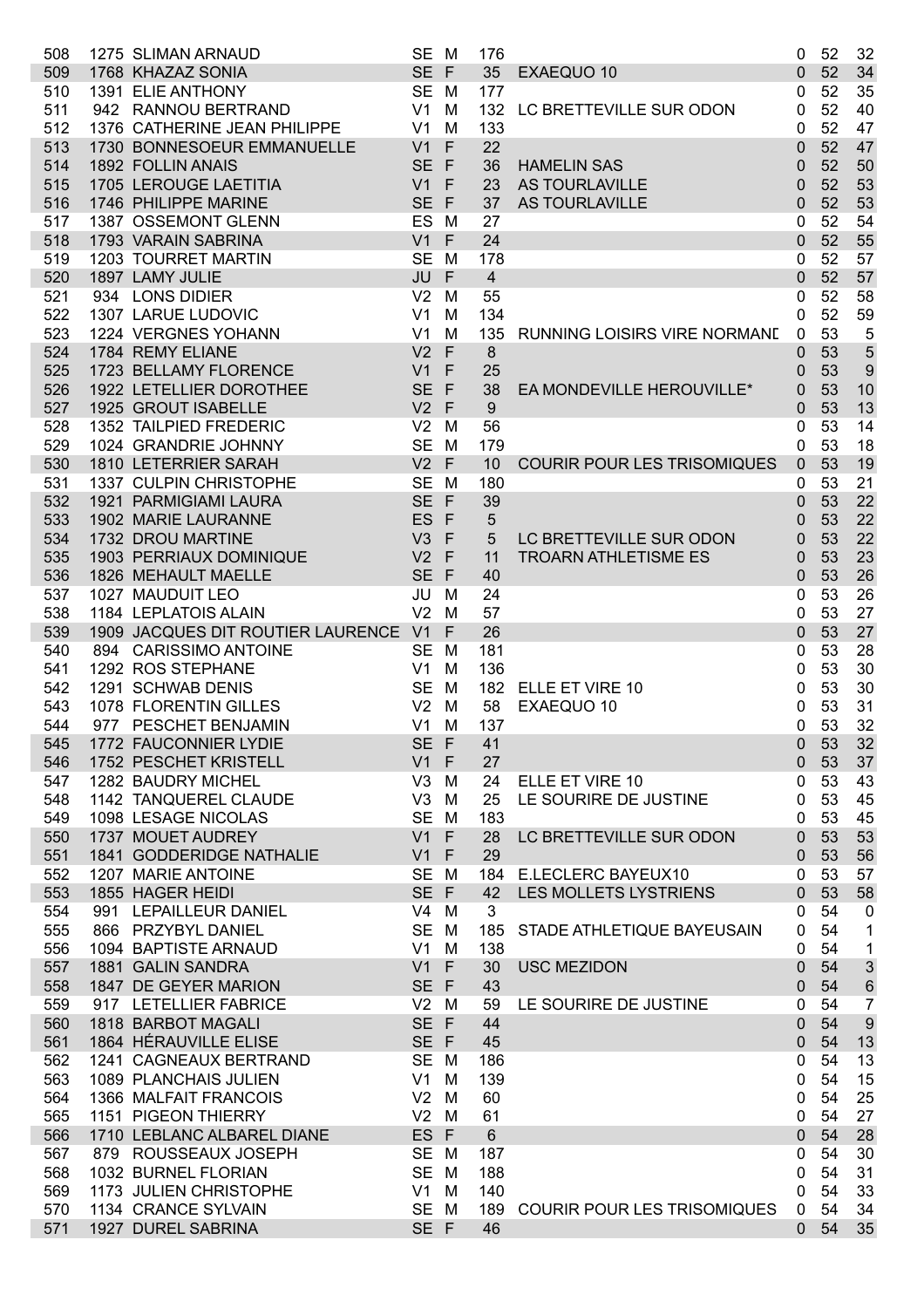| 573<br>574<br>575 | 1882 EL HAGE KARINE                        | V <sub>1</sub> | -F           | 31             | <b>USC MEZIDON</b>                 | $\mathbf 0$    | 54       | 36                      |
|-------------------|--------------------------------------------|----------------|--------------|----------------|------------------------------------|----------------|----------|-------------------------|
|                   | 1117 HOLTZ STEPHANE                        | V <sub>1</sub> | M            | 141            |                                    | 0              | 54       | 37                      |
|                   | 903 LALIGANT NORBERT                       | V <sub>2</sub> | M            | 62             |                                    | 0              | 54       | 38                      |
|                   | 1840 LAIGNEL STONHAM DÉBORAH               | SE F           |              | 47             |                                    | 0              | 54       | 41                      |
| 576               | 1007 CACHARD GWNENAEL                      | V <sub>1</sub> | M            | 142            | EXAEQUO 10                         | 0              | 54       | 46                      |
| 577               | 1277 MAUMY CEDRIC                          | V <sub>1</sub> | M            | 143            | <b>HAMELIN SAS</b>                 | 0              | 54       | 47                      |
| 578               | 1760 LECONTE SEVERINE                      | SE F           |              | 48             |                                    | 0              | 54       | 49                      |
| 579               | 1182 STONHAM CHRISTOPHER                   | SE M           |              | 190            |                                    | 0              | 54       | 50                      |
| 580               | 1852 GAZONNAUD CAROLE                      | V <sub>1</sub> | $\mathsf{F}$ | 32             | <b>LES MOLLETS LYSTRIENS</b>       | $\mathbf{0}$   | 54       | 51                      |
| 581               | 1813 VIEL VIRGINIE                         | V <sub>1</sub> | F            | 33             | <b>COURIR POUR LES TRISOMIQUES</b> | 0              | 54       | 53                      |
| 582               | 1786 LANOE SANDRINE                        | V <sub>1</sub> | F            | 34             | <b>RENAULT TRUCKS 10</b>           | 0              | 54       | 57                      |
| 583               | 1200 MAININI ETIENNE                       | <b>SE</b>      | M            | 191            |                                    | 0              | 54       | 58                      |
| 584               | 1029 BOTTET GILLES                         | V <sub>2</sub> | M            | 63             |                                    | 0              | 55       | $\mathsf 3$             |
| 585               | 1406 VIVIEN VINCENT                        | V <sub>1</sub> | M            | 144            |                                    | 0              | 55       | 4                       |
| 586               | 899 ROUSSELIN MICKAEL                      | SE M           |              | 192            |                                    | 0              | 55       | 6                       |
|                   | 1717 SLATCHER DEBORAH                      | $V2$ F         |              | 12             | <b>AC AVRANCHES</b>                |                | 55       | 21                      |
| 587               |                                            |                |              |                |                                    | $\mathbf{0}$   |          |                         |
| 588               | 1917 BONNAUDIN JEANNE                      | SE F           |              | 49             |                                    | 0              | 55       | 27                      |
| 589               | 1082 FOLLIOT DAVID                         | V <sub>1</sub> | M            | 145            |                                    | 0              | 55       | 31                      |
| 590               | 1905 LEMIERE EMILIE                        | SE F           |              | 50             |                                    | $\mathbf{0}$   | 55       | 33                      |
| 591               | 1702 RIVRAIN CAMILLE                       | SE F           |              | 51             |                                    | 0              | 55       | 35                      |
| 592               | 1038 TURGIS HADRIEN                        | <b>SE</b>      | M            | 193            |                                    | 0              | 55       | 38                      |
| 593               | 1199 LE ROUX CEDRIC                        | V <sub>1</sub> | M            | 146            | AS TOURLAVILLE                     | 0              | 55       | 40                      |
| 594               | 1349 MARTIN PHILIPPE                       | V <sub>3</sub> | M            | 26             | <b>COURIR POUR LES TRISOMIQUES</b> | 0              | 55       | 45                      |
| 595               | 1145 GUIOC JACKY                           | V <sub>3</sub> | M            | 27             |                                    | 0              | 55       | 50                      |
| 596               | 1789 MARIE EMILIE                          | SE F           |              | 52             | <b>RENAULT TRUCKS 10</b>           | $\Omega$       | 55       | 56                      |
| 597               | 1008 CASTELLIER HERVE                      | V <sub>2</sub> | M            | 64             | EXAEQUO 10                         | 0              | 55       | 57                      |
| 598               | 1831 VALOGNES HABIBA                       | V <sub>2</sub> | $\mathsf{F}$ | 13             | <b>RIVA COURIR</b>                 | $\Omega$       | 55       | 57                      |
| 599               | 1876 LECONTE LAETITIA                      | V <sub>1</sub> | F            | 35             | <b>BAYEUX GENDARMERIE10</b>        | $\Omega$       | 56       | $\overline{0}$          |
| 600               | 1017 POTIER ARNAUD                         | V <sub>1</sub> | M            | 147            | EXAEQUO 10                         | 0              | 56       | 13                      |
| 601               | 1105 LECAT AUBIN                           | ES             | M            | 28             | <b>ELAN BIARDAIS</b>               | 0              | 56       | 18                      |
| 602               | 1767 STANESCU ANKA                         | V <sub>1</sub> | $\mathsf F$  | 36             | EXAEQUO 10                         | $\Omega$       | 56       | 19                      |
| 603               | 1102 MAUGER DAMIEN                         | <b>SE</b>      | M            | 194            |                                    | 0              | 56       | 25                      |
| 604               | 1421 GAMBINI DIDIER                        | V <sub>3</sub> | M            | 28             |                                    | 0              | 56       | 25                      |
| 605               | 1873 MAVOKA ISANA ESTELLE                  | V <sub>1</sub> | $\mathsf F$  | 37             |                                    | $\Omega$       | 56       | 33                      |
|                   | 1750 GUAY CHANTAL                          | V <sub>3</sub> | F            | $6\phantom{1}$ | LES JOGGEURS DU PAYS D'AUGE        | 0              | 56       | 33                      |
|                   |                                            |                |              |                |                                    |                |          |                         |
| 606               |                                            |                |              |                |                                    |                |          |                         |
| 607               | 1812 ARRIEU ANGELIQUE                      | V <sub>1</sub> | $\mathsf{F}$ | 38             | <b>COURIR POUR LES TRISOMIQUES</b> | 0              | 56       | 34                      |
| 608               | 1264 LAFOSSE ARNAUD                        | V <sub>1</sub> | M            | 148            | ASL CD CALVADOS                    | 0              | 56       | 35                      |
| 609               | 1773 BLOMMAERS NATHALIE                    | $V1$ F         |              | 39             |                                    | 0              | 56       | 37                      |
| 610               | 885 MOULIN FABRICE                         | V1             | M            | 149            |                                    | 0              | 56       | 37                      |
| 611               | 884 FRESNAIS STEPHANE                      | $V1$ M         |              | 150            |                                    | 0              | 56       | 38                      |
| 612               | 1757 LEBERRIAIS NATHALIE                   | $V2$ F         |              | 14             | <b>AC AVRANCHES</b>                | $\Omega$       | 56       | 42                      |
| 613               | 1911 DAVID JULIANNE                        | JU F           |              | 5              |                                    | $\mathbf{0}$   | 56       | 43                      |
| 614               | 893 VESQUE PATRICE                         | V <sub>2</sub> | M            | 65             |                                    | 0              | 56       | 44                      |
| 615               | 964 LEFRANC GUILLAUME                      | V <sub>1</sub> | M            | 151            |                                    | 0              | 56       | 45                      |
| 616               | 1300 LEVALLET GILBERT                      | V <sub>2</sub> | M            | 66             |                                    | 0              | 56       | 47                      |
| 617               | 1187 BONNEMAINS DAVID                      | V1             | M            | 152            |                                    | 0              | 56       | 47                      |
| 618               | 1319 DUMONT MARC                           | SE M           |              | 195            |                                    | 0              | 56       | 49                      |
| 619               | 1180 MONROCQ FLAVIEN                       | SE M           |              |                | 196 LA TRIBU ATHLETICS             | 0              | 56       | 55                      |
| 620               | 1838 CASSIGNEUL ANNE LISE                  | SE F           |              | 53             | <b>LA TRIBU ATHLETICS</b>          | $\Omega$       | 56       | 55                      |
| 621               | 1830 MOREAU AXELLE                         | ES F           |              | $\overline{7}$ | PEUGEOT CITROEN PSA 10             | 0              | 56       | 56                      |
| 622               | 1819 MOREAU SANDRINE                       | $V1$ F         |              | 40             | <b>ORANGE</b>                      | 0              | 56       | 56                      |
| 623               | 1093 L HOPITAL BURDIN THOMAS               | SE M           |              | 197            |                                    | 0              | 56       | 58                      |
| 624               | 1045 BAUDRY PHILIPPE                       | $V2$ M         |              | 67             |                                    | 0              | 57       | $\overline{2}$          |
| 625               | 1338 CHAUMERON ROMAIN                      | SE M           |              | 198            |                                    | 0              | 57       | $\overline{\mathbf{4}}$ |
| 626               | 1811 LECOURT ANGELIQUE                     | $V1$ F         |              | 41             | <b>COURIR POUR LES TRISOMIQUES</b> | $\overline{0}$ | 57       | $\boldsymbol{9}$        |
| 627               | 1048 DESPLANQUES ERIC                      | V1             | M            | 153            | LE SOURIRE DE JUSTINE              | 0              | 57       | 11                      |
| 628               | 1183 MARIE NICOLAS                         | SE M           |              | 199            |                                    | 0              | 57       | 11                      |
| 629               | 1711 BOUTIN MANON                          | SE F           |              | 54             |                                    | $\Omega$       | 57       | 11                      |
| 630               | 1865 BESNARD LISE MARIE                    | $V1$ F         |              | 42             |                                    | $\mathbf{0}$   | 57       | 12                      |
| 631               | 1420 BRIOIS GAEL                           | SE M           |              | 200            |                                    | 0              | 57       | 12                      |
| 632               | 1281 ANNE LAURENT                          | $V2$ M         |              | 68             | ELLE ET VIRE 10                    | 0              | 57       | 14                      |
| 633               | 1197 GARRY PASCAL                          | $V1$ M         |              | 154            |                                    | 0              | 57       | 16                      |
| 634<br>635        | 1340 HARDY AURELIEN<br>1099 LAULIER FRANCK | ES M<br>V3 M   |              | 29<br>29       | S/L A. CHERBOURG MARATHON          | 0              | 57<br>57 | 19<br>23                |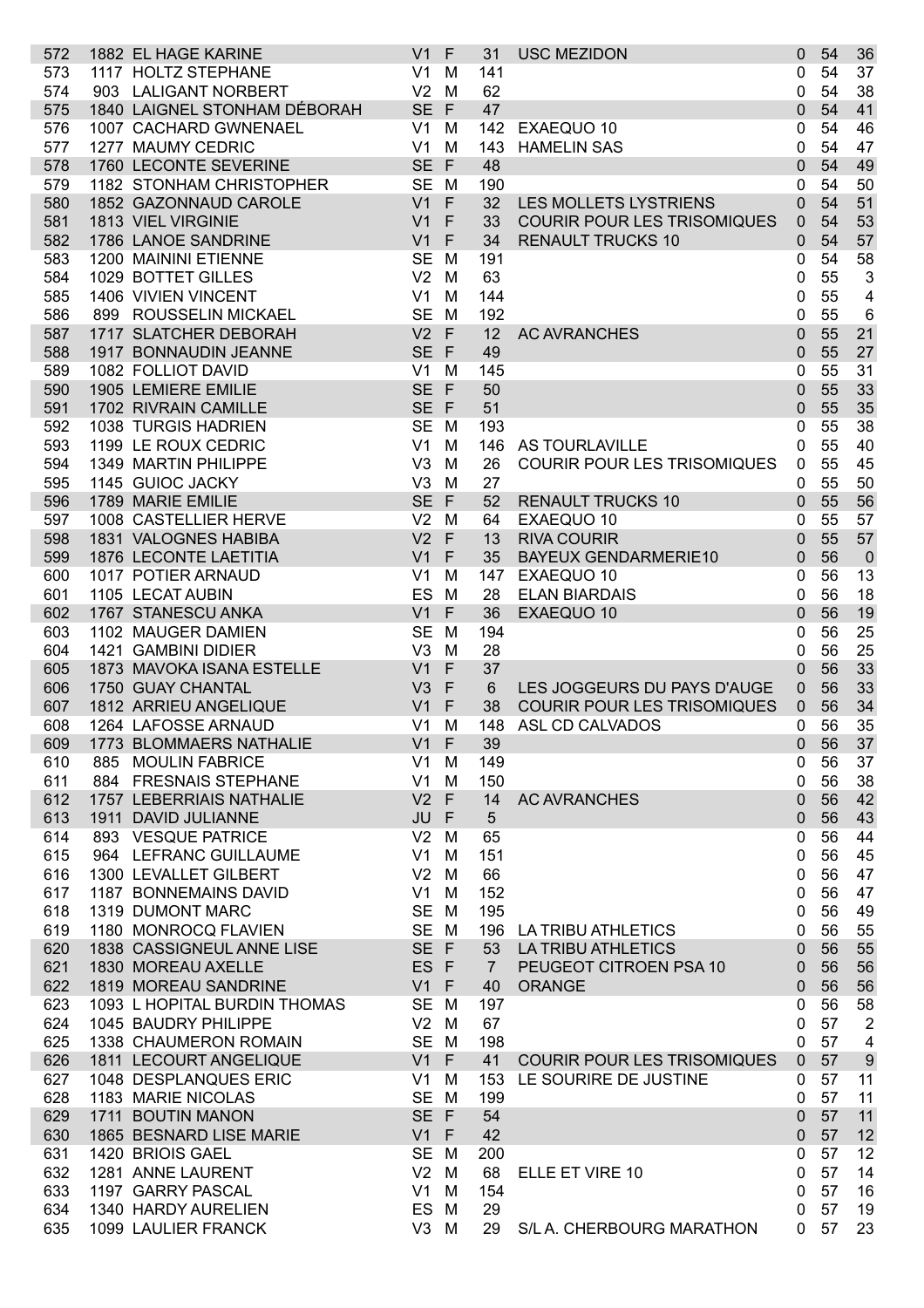| 636 |     | 1779 VIEL LAURENCE            | V <sub>1</sub> | F            | 43             |                                    | 0            | 57             | 27                      |
|-----|-----|-------------------------------|----------------|--------------|----------------|------------------------------------|--------------|----------------|-------------------------|
| 637 |     | 1783 MADELAINE ESTELLE        | <b>SE</b>      | F            | 55             |                                    | 0            | 57             | 37                      |
| 638 |     | 1114 LE PREVOST DILLAN        | <b>SE</b>      | M            | 201            |                                    | 0            | 57             | 40                      |
| 639 |     | 1181 LENORMAND ROMUALD        | V <sub>1</sub> | M            | 155            |                                    | 0            | 57             | 41                      |
| 640 |     | 1806 PHILIPPE SEVERINE        | V1             | F            | 44             | <b>COURIR POUR LES TRISOMIQUES</b> | $\mathbf{0}$ | 57             | 47                      |
| 641 |     | 1920 MARIE MARIE CLAIRE       | V <sub>3</sub> | F            | $\overline{7}$ |                                    | 0            | 57             | 51                      |
| 642 |     | 1745 RUEL NATHALIE            | V <sub>2</sub> | $\mathsf{F}$ | 15             |                                    | 0            | 57             | 51                      |
| 643 |     | 1805 VOLLARD EILEEN           | <b>SE</b>      | $\mathsf{F}$ | 56             |                                    | 0            | 57             | 52                      |
| 644 |     | 1044 RIVALLANT PIERRE NICOLAS | <b>SE</b>      | M            | 202            |                                    | 0            | 58             | $\mathbf 1$             |
| 645 |     | 901 DUFAY SEBASTIEN           | <b>SE</b>      | M            | 203            |                                    | 0            | 58             | 6                       |
| 646 |     | 1802 FOUCHARD CHRISTINE       | V3             | F            | 8              |                                    | $\mathbf 0$  | 58             | 13                      |
| 647 |     | 1727 LECHAT KARINE            | V <sub>1</sub> | F            | 45             |                                    | 0            | 58             | 18                      |
| 648 |     | 1726 MORIN GAELLE             | <b>SE</b>      | $\mathsf{F}$ | 57             |                                    | 0            | 58             | 18                      |
| 649 |     | 1728 PREVEL CAMILLE           | <b>SE</b>      | $\mathsf{F}$ | 58             |                                    | 0            | 58             | 19                      |
| 650 |     | 927 LECHAT DAMIEN             | V <sub>1</sub> | M            | 156            |                                    | 0            | 58             | 20                      |
| 651 |     | 1315 DESJOUIS ANTONY          | V <sub>1</sub> | M            | 157            | LE SOURIRE DE JUSTINE              | 0            | 58             | 23                      |
| 652 |     | 1314 CHEVALLIER ROMARIC       | V <sub>1</sub> | M            | 158            | LE SOURIRE DE JUSTINE              | 0            | 58             | 23                      |
| 653 |     | 1900 GARCIA GERALDINE         | V <sub>1</sub> | F            | 46             |                                    | $\mathbf{0}$ | 58             | 28                      |
| 654 |     | 1814 GODEY EMILIE             | V <sub>1</sub> | F            | 47             | <b>COURIR POUR LES TRISOMIQUES</b> | 0            | 58             | 34                      |
| 655 |     | 923 MURPHY DAVID              | V <sub>3</sub> | M            | 30             |                                    | 0            | 58             | 35                      |
| 656 |     | 915 LETEINTURIER BASTIEN      | JU             | M            | 25             | LE SOURIRE DE JUSTINE              | 0            | 58             | 36                      |
| 657 |     | 1889 LECUYER ADELINE          | <b>SE</b>      | F            | 59             | ELLE ET VIRE 10                    | $\mathbf 0$  | 58             | 43                      |
| 658 |     | 1863 LOUAZE SANDRINE          | V1             | F            | 48             |                                    | 0            | 58             | 44                      |
| 659 |     | 1875 HUBERT ALEXIA            | <b>SE</b>      | F            | 60             | <b>BAYEUX GENDARMERIE10</b>        | 0            | 58             | 48                      |
| 660 | 878 | <b>JOURDAN JEAN PIERRE</b>    | <b>SE</b>      | M            | 204            |                                    | 0            | 58             | 55                      |
| 661 |     | 988 HAUER PATRICE             | V <sub>3</sub> | M            | 31             |                                    | 0            | 59             | $\mathbf 0$             |
| 662 |     | 1153 MAUQUET BENOIT           | V <sub>2</sub> | M            | 69             |                                    | 0            | 59             | $\overline{\mathbf{c}}$ |
| 663 |     | 1816 GUERIN CATHERINE         | V <sub>1</sub> | F            | 49             | <b>COURIR POUR LES TRISOMIQUES</b> | 0            | 59             | $\mathfrak{S}$          |
| 664 |     | 1872 CALAND JUSTINE           | <b>SE</b>      | F            | 61             |                                    | 0            | 59             | 3                       |
| 665 |     | 1777 RIVALLANT CHRISTIANA     | <b>SE</b>      | F            | 62             |                                    | 0            | 59             | 10                      |
| 666 |     | 1740 TORCHE HELENA            | V <sub>1</sub> | F            | 50             | LC BRETTEVILLE SUR ODON            | 0            | 59             | 14                      |
| 667 |     | 1751 FONTAINE CATHERINE       | V <sub>3</sub> | F            | 9              |                                    | 0            | 59             | 20                      |
| 668 |     | 1796 LANGERON KARINE          | V <sub>1</sub> | F            | 51             |                                    | 0            | 59             | 27                      |
| 669 |     | 1761 BLONDEL ANNE             | V <sub>1</sub> | F            | 52             | EXAEQUO 10                         | 0            | 59             | 37                      |
| 670 | 946 | <b>BRETONNET HERVE</b>        | V3             | M            | 32             | <b>CL COLOMBELLES</b>              | $\mathbf 0$  | 59             | 46                      |
| 671 |     | 1791 CHALLES SANDRINE         | V <sub>1</sub> | F            | 53             |                                    | $\Omega$     | 59             | 47                      |
| 672 |     | 1763 HARASSE SOPHIE           | V <sub>1</sub> | F            | 54             | EXAEQUO 10                         | 0            | 59             | 47                      |
| 673 |     | 1714 POUPLAIN FLAVIE          | ES F           |              |                |                                    | 0            | 59             | 48                      |
| 674 |     | 1775 LAPRUNE VERONIQUE        | V <sub>2</sub> | $\mathsf{F}$ | 8<br>16        |                                    | 0            | 59             | 51                      |
| 675 |     | 1113 BENOIST YVON             | V <sub>3</sub> | M            | 33             |                                    |              | 59             | 53                      |
| 676 |     | 1242 GRENTE SAMUEL            | V <sub>1</sub> | M            | 159            |                                    | 0<br>0       | 59             | 54                      |
| 677 |     | 992 FONTANAY FREDERIC         | V <sub>1</sub> | M            | 160            |                                    | 1            | $\mathbf 0$    | $\overline{4}$          |
| 678 |     | 1926 PATRY MAEVA              | <b>SE</b>      | $\mathsf F$  | 63             |                                    | 1            | $\mathbf 0$    | $\overline{4}$          |
| 679 |     | 1061 VINGTROIS DENIS          | V <sub>2</sub> | м            | 70             | <b>COURIR POUR LES TRISOMIQUES</b> | 1            | $\mathbf{0}$   | 12                      |
| 680 |     | 1060 SEVESTRE ARNAUD          | V <sub>1</sub> | м            | 161            | STADE ATHLETIQUE BAYEUSAIN         | 1            | 0              | 13                      |
| 681 |     | 911 VOIVENEL DAVY             | <b>SE</b>      | M            | 205            |                                    | 1            | 0              | 26                      |
| 682 |     | 914 LETEINTURIER FRANCK       | V <sub>2</sub> | M            | 71             | LE SOURIRE DE JUSTINE              | 1            | 0              | 48                      |
| 683 |     | 1888 HERTAULD MARIE           | SE F           |              | 64             | ELLE ET VIRE 10                    | $\mathbf{1}$ | $\mathbf 0$    | 50                      |
| 684 |     | 1408 HAGER MAX                | V <sub>2</sub> | м            | 72             |                                    | 1            | 1              | 20                      |
| 685 |     | 1918 SEBIRE CORALIE           | SE F           |              | 65             |                                    | $\mathbf{1}$ | $\mathbf{1}$   | 23                      |
| 686 |     | 1040 DUVEY CHRISTOPHE         | V <sub>2</sub> | м            | 73             |                                    | 1            | 1              | 24                      |
| 687 |     | 1159 COHYDON ALEXIS           | <b>SE</b>      | M            | 206            | PIERCAN SAS 10                     | 1            | 1              | 31                      |
| 688 |     | 1039 FOUQUES PASCAL           | V <sub>2</sub> | м            | 74             |                                    | 1            | 1              | 42                      |
| 689 |     | 1212 SOUHARD ALAIN            | V <sub>2</sub> | м            | 75             |                                    | 1            | 1              | 46                      |
| 690 |     | 1842 RAULT JUSITNE            | ES F           |              | 9              |                                    | 1            | $\mathbf{1}$   | 47                      |
| 691 |     | 1891 PAUTY KATIA              | V <sub>1</sub> | F            | 55             | ELLE ET VIRE 10                    | 1            | 1              | 48                      |
| 692 |     | 1712 DE LAVENNE AXELLE        | <b>SE</b>      | F            | 66             |                                    | 1            | $\mathbf 1$    | 50                      |
| 693 |     | 1756 MARIE SANDRINE           | V <sub>1</sub> | F            | 56             |                                    | 1            | $\mathbf 1$    | 53                      |
| 694 |     | 1832 RAULT JULIE              | <b>SE</b>      | F            | 67             | PEUGEOT CITROEN PSA 10             | 1            | $\mathbf{1}$   | 56                      |
| 695 |     | 1896 MARIE HONORINE           | V <sub>1</sub> | F            | 57             |                                    | 1            | $\overline{2}$ | $\overline{7}$          |
| 696 |     | 1895 MELECCO ELEN             | V1             | F            | 58             |                                    | 1            | $\overline{2}$ | $\bf 8$                 |
| 697 |     | 864 PRUCHON FRANCIS           | V <sub>2</sub> | м            | 76             |                                    | 1            | $\overline{2}$ | 13                      |
| 698 |     | 1323 FAUCHIER JEAN            | V4             | м            | 162            |                                    | 1            | $\overline{2}$ | 28                      |
| 699 |     | 1899 BEAU CELINE              | SE F           |              | 68             |                                    | $\mathbf 1$  | 2              | 28                      |
|     |     |                               |                |              |                |                                    |              |                |                         |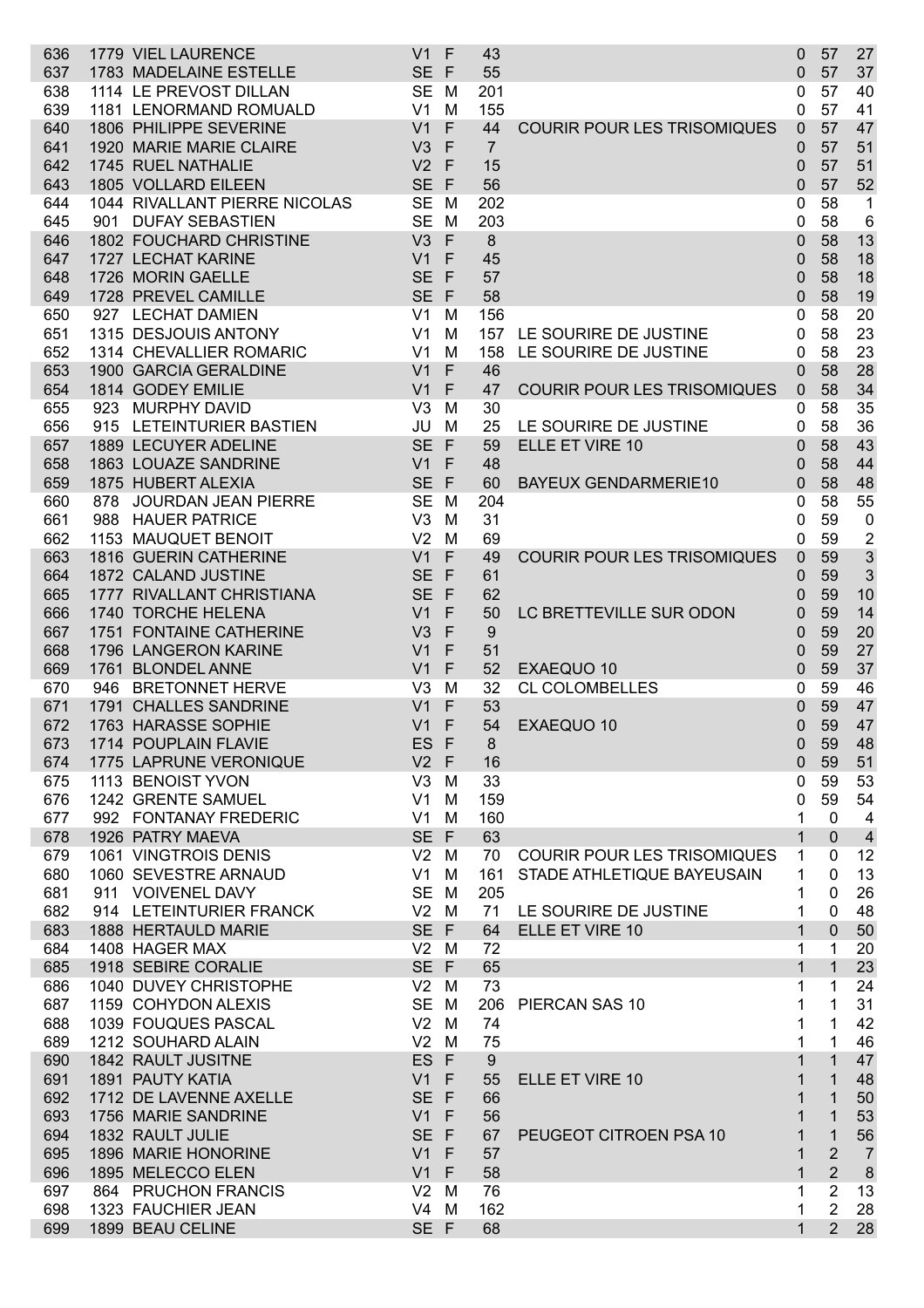| 700        | 1305 BEAU ROMAIN                                | SE M         |                 | 207 CAEN CMCAS EGAS 10                        | 1            | $\overline{2}$          | 30             |
|------------|-------------------------------------------------|--------------|-----------------|-----------------------------------------------|--------------|-------------------------|----------------|
| 701        | 1878 CASSAGNAUD AURORE                          | SE F         | 69              | <b>USC MEZIDON</b>                            | $\mathbf{1}$ | $\overline{2}$          | 31             |
| 702        | 1077 AUTANT THOMAS                              | $V1$ M       |                 | 163 EXAEQUO 10                                | 1            | $\overline{2}$          | 42             |
| 703        | 1012 LAMACHE ANTOINE                            | $V2$ M       | 77              | EXAEQUO 10                                    | 1            | $\overline{2}$          | 43             |
| 704        | 1797 MICLOTTE MAUREEN                           | SE F         | 70              |                                               |              | $\overline{2}$          | 43             |
| 705        | 1887 BELLENGER BEGUE JULIE                      | SE F         | 71              | ELLE ET VIRE 10                               | 1            | $\overline{2}$          | 48             |
| 706        | 1835 CORBIN FRANCOISE                           | $V2$ F       | 17              |                                               |              | $\overline{2}$          | 53             |
| 707        | 1893 ROUSSEL RICHARD LUCIE                      | SE F         | 72              |                                               |              | $\overline{2}$          | 55             |
| 708        | 1770 DROUET FRANCOISE ANNE                      | $V1$ F       | 59              |                                               | 1            | $\overline{2}$          | 59             |
| 709        | 916 LEGALLOIS SYLVAIN                           | $V2$ M       | 78              | LE SOURIRE DE JUSTINE                         | 1            | $\overline{2}$          | 59             |
| 710        | 1890 MONTHORIN CHRISTELLE                       | $V1$ F       | 60              | ELLE ET VIRE 10                               | 1            | 3                       | $\overline{1}$ |
| 711        | 1904 SEVESTRE ZOE                               | JU F         | $6\phantom{1}$  |                                               |              | $\sqrt{3}$              | $\bf 8$        |
| 712        | 1879 CRUCHON ELODIE                             | SE F         | 73              | <b>USC MEZIDON</b>                            |              | 3                       | $\bf 8$        |
| 713        | 1801 SAVARY ISABELLE                            | $V2$ F       | 18              | HONORINE LEVE TOI                             | 1            | 3                       | 13             |
| 714        | 1302 GUILLOCHIN HUGO                            | SE M         | 208             |                                               |              | 3                       | 13             |
| 715        | 1303 BOUIX BERTRAND                             | $V1$ M       | 164             |                                               |              | 3                       | 14             |
| 716        | 1790 MOLE AURELIA                               | SE F         | 74              | <b>RENAULT TRUCKS 10</b>                      | 1            | 3                       | 19             |
| 717        | 1344 SUZANNE THOMAS                             | SE M         | 209             |                                               |              | 3                       | 20             |
| 718        | 910 GOULEY FABRICE                              | $V1$ M       | 165             |                                               |              | $\mathbf{3}$            | 21             |
| 719        | 980 DE SAINT JORES GUY                          | $V4$ M       | $\overline{4}$  | HONORINE LEVE TOI                             |              | $\mathbf{3}$            | 35             |
| 720        | 1828 TAILLEUX RAISSA                            | $V1$ F       | 61              |                                               |              | $\mathfrak{S}$          | 35             |
| 721        | 1861 MORTIER VANESSA                            | $V1$ F       | 62              | <b>RUNNING LOISIRS VIRE NORMANE</b>           | 1            | 3                       | 48             |
| 722        | 1860 SICOT CHRISTELLE                           | $V1$ F       | 63              | RUNNING LOISIRS VIRE NORMANE                  | $\mathbf{1}$ | 3                       | 48             |
| 723        | 1908 EVANGELISTA CAMILLE                        | SE F         | 75              |                                               |              | 3                       | 51             |
| 724        | 1157 DEROCQ KEVIN                               | SE M         | 210             | PIERCAN SAS 10                                |              | 4                       | $\overline{0}$ |
| 725        | 1906 DONNOR LAURINE                             | SE F         | 76              |                                               |              | 4                       | $\overline{1}$ |
| 726        | 1898 DUJARDIN BLANDINE                          | SE F         | 77              |                                               |              | $\overline{4}$          | 14             |
| 727        | 1862 LECORNU AGATHE                             | SE F         | 78              |                                               |              | $\overline{4}$          | 20             |
| 728        | 912 AUGUSTE FLAVIEN                             | $V1$ M       | 166             |                                               |              | $\overline{4}$          | 20             |
| 729        | 928 LEQUESNE GWENAEL                            | SE M         | 211             |                                               |              | $\overline{\mathbf{4}}$ | 24             |
| 730        | 1829 MONNIER SOPHIE                             | $V2$ F       | 19              |                                               | 1            | $\overline{4}$          | 26             |
| 731        | 1014 LEHOBEY FRANCK                             | $V2$ M       | 79              | EXAEQUO 10                                    | 1            | $\overline{4}$          | 28             |
| 732        | 1701 MORSALINNE FLORENCE                        | $V1$ F       | 64              |                                               | 1            | $\overline{4}$          | 48             |
| 733        | 1096 GILLETTE BERTRAND                          | SE M         | 212             |                                               | 1            | 4                       | 55             |
| 734        | 1011 JOANNIN PATRICK                            | $V2$ M       | 80              | EXAEQUO 10                                    | 1            | 4                       | 55             |
| 735        | 1800 LAISNEY SANDRINE                           | SE F         | 79              |                                               |              | 4                       | 55             |
| 736        | 1843 PAVIOT MATHILDE                            | JU F         | $\overline{7}$  |                                               | 1            | 4                       | 55             |
| 737        | 1766 LUKACS ANNE SOPHIE                         | $V1$ F       | 65              | EXAEQUO 10                                    |              | $\overline{4}$          | 59             |
| 738        | 1837 BRIENS AURELIE                             | $V1$ F       | 66              |                                               | 1            | 5                       | 8              |
| 739        | 1765 LEQUESNE LAURA                             | $V1$ F       | 67              | EXAEQUO 10                                    | 1            | $\sqrt{5}$              | 28             |
| 740        | 1769 PIOGER OMBELINE                            | ES F         | 10 <sup>°</sup> | HONORINE LEVE TOI<br><b>HONORINE LEVE TOI</b> | 1            | 5                       | 42             |
| 741        | 1026 PIOGER ERIC                                | $V2$ M       | 81              |                                               | 1            | 5<br>$\overline{5}$     | 43             |
| 742        | 1713 BOUSCHARAIN CORALIE                        | SE F         | 80<br>81        |                                               | 1            |                         | 54<br>13       |
| 743<br>744 | 1743 LEMAITRE CLEMENTINE<br>1747 BOYER CAROLINE | SE F<br>SE F | 82              |                                               | 1<br>1       | $\,6$<br>$\,6$          | 13             |
| 745        | 1324 BERTAUX ALAIN                              | $V3$ M       | 34              |                                               |              | 6                       | 15             |
| 746        | 1825 GAUTIER OMBELINE                           | SE F         | 83              |                                               | 1<br>1       | $\,6\,$                 | 17             |
| 747        | 1804 MAISONNEUVE MATHILDE                       | SE F         | 84              |                                               | 1            | $\,6$                   | 26             |
| 748        | 1725 BELLEC KARINE                              | SE F         | 85              |                                               | 1            | $\,6$                   | 31             |
| 749        | 1735 LAURENT SANDRINE                           | $V1$ F       | 68              | LC BRETTEVILLE SUR ODON                       | 1            | $\,6$                   | 33             |
| 750        | 1780 MESNIL EMILIE                              | SE F         | 86              |                                               | 1            | $\,6\,$                 | 44             |
| 751        | 943 JULIENNE YANNICK                            | $V2$ M       | 82              | TEAM ZIEGLER CHATEL 10                        | 1            | 6                       | 47             |
| 752        | 1742 JULIENNE NATHALIE                          | $V1$ F       | 69              | TEAM ZIEGLER CHATEL 10                        | 1            | $\,6\,$                 | 48             |
| 753        | 1866 BODIN MARION                               | SE F         | 87              |                                               | $\mathbf{1}$ | $\overline{7}$          | $\overline{2}$ |
| 754        | 1369 HEBERT NICOLAS                             | $V1$ M       | 167             | LE SOURIRE DE JUSTINE                         | 1            | 7                       | 30             |
| 755        | 1869 REY CHARLÈNE                               | SE F         | 88              |                                               | $\mathbf{1}$ | 8                       | $\mathbf{1}$   |
| 756        | 1018 RENAUDIN GREGORY                           | $V1$ M       |                 | 168 EXAEQUO 10                                | 1            | 8                       | $\mathbf{3}$   |
| 757        | 1764 LECHEMINANT ANNE CHRISTINE                 | $V2$ F       | 20              | EXAEQUO 10                                    | 1            | 8                       | 8              |
| 758        | 1707 PELOUARD PRISCILLA                         | SE F         | 89              |                                               | 1            | $\bf 8$                 | 35             |
| 759        | 1803 CORBET EVA                                 | $V2$ F       | 21              |                                               | 1            | $\bf 8$                 | 44             |
| 760        | 1744 CIRKOVIC LYDIA                             | SE F         | 90              |                                               | 1            | $\bf 8$                 | 46             |
| 761        | 1778 POISSON ANITA                              | SE F         | 91              |                                               | 1            | 9                       | 28             |
| 762        | 1910 CAILLOT MARIE HELENE                       | SE F         | 92              |                                               |              | 9                       | 35             |
| 763        | 1914 HUE AUDREY                                 | $V1$ F       | 70              |                                               | 1            | 9                       | 48             |
|            |                                                 |              |                 |                                               |              |                         |                |